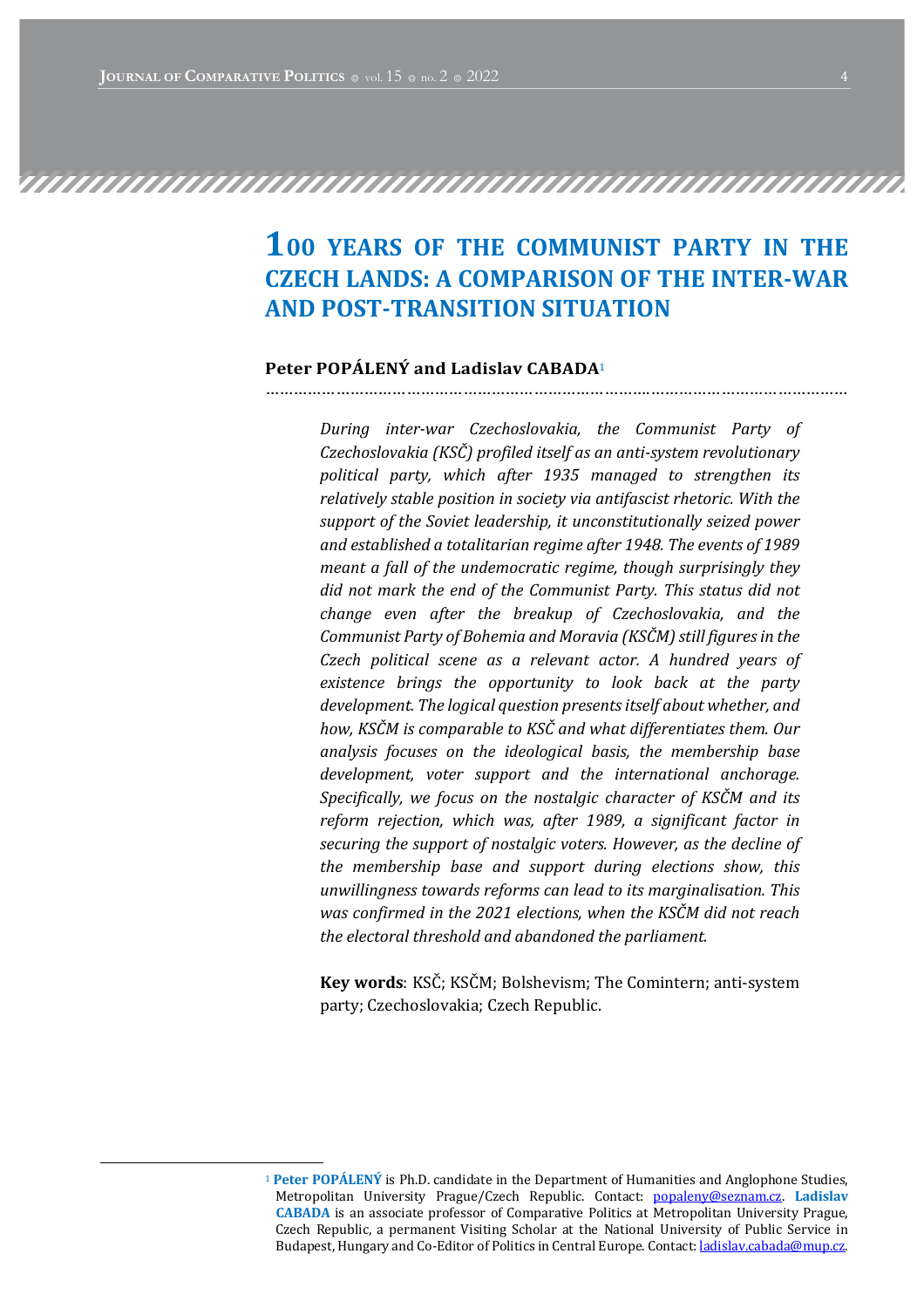#### 1 INTRODUCTION<sup>2</sup>

Only a handful of Czech political parties have figured in the political scene for a hundred years. At the time of writing, these are two left-wing and typically mutually antagonistic left-wing parties - the Czech Social Democratic Party  $(\text{CSSD})$  and the Communist Party of Bohemia and Moravia  $(KS\tilde{\text{C}}M)$ , which share common historical roots and in the last decade also a relatively intense drop in voter support. Surveys of public opinion during 2021 indicated that in the parliament elections to be held at the latest in early October 2021, one or both parties should obtain less than 5% of votes, therefore not achieving the minimal threshold for obtaining a mandate). This was really confirmed by the electoral results and the centenary of the formal establishment of the Communist Party in Czechoslovakia became also the year of the departure of KSCM, which has survived all turbulence including its loss of hegemonic position after 1989, into political marginality.

Since its institutional establishment in 1921, the Communist Party of Czechoslovakia  $(KS\check{C})$  has represented a specific constituent of the First Czechoslovak Republic.<sup>3</sup> In the inter-war period, it was an integral and devoted national section of the Communist International (Comintern, Third International), which was established in Moscow at the beginning of March 1919. The goal of this organisation was to coordinate individual Communist parties perceived as national sections subordinate to Soviet leadership. The Comintern was one of the cornerstones of Soviet foreign policy and significantly influenced the events in individual countries and, in the first place, the character of the individual parties including KSC.

The extinction of Czechoslovakia and the beginning and course of the Second World War in many ways deepened the ties of KSČ to the Soviet Union. The end of the war not only resulted in a change in the geopolitical situation in Central Europe, it also impacted the perception of the Communist Party by post-war Czechoslovak society, which tried to cope with traumatising war experiences as well as with the feeling of certain betrayal by its pre-war allies (Tesař 2000). The Soviet Union in many ways seemed not only like a liberator, but also a guarantor of independent Czechoslovakia. For the Czechoslovak Communists, a unique opportunity arose to take power in the state and establish a dictatorship. Indeed, we agree here with Wiatr (2018, 8) that "in none of the Central European states communists came to power on their own" and "their victory resulted from the Soviet political and military hegemony". The four decades after February 1948 brought about a number of changes and intra-party struggles along with an attempt at liberalisation, which was terminated in August 1968 by the Soviet occupation. During this entire period, the regime established by KSČ was subordinate to the interests and directives of Soviet leadership, but also utilised its power support. This was evident until November 1989, when, among other things, the passivity of Gorbachev's leadership opened space for a transition to democracy even in Czechoslovakia.

 $2$  This article is the outcome of the project 'One hundred years of the Communist Party in Czechia' (E63-82) carried out through the Internal Grant Agency at the Metropolitan University in Prague. We are grateful to the university for the support.

<sup>&</sup>lt;sup>3</sup> In the study we use common designations for three different political systems in Czechoslovakia before the onset of the communist dictatorship: the First Republic denotes the period 1918-1938. the Second Republic 1938-1939 and the Third Republic 1945-1948.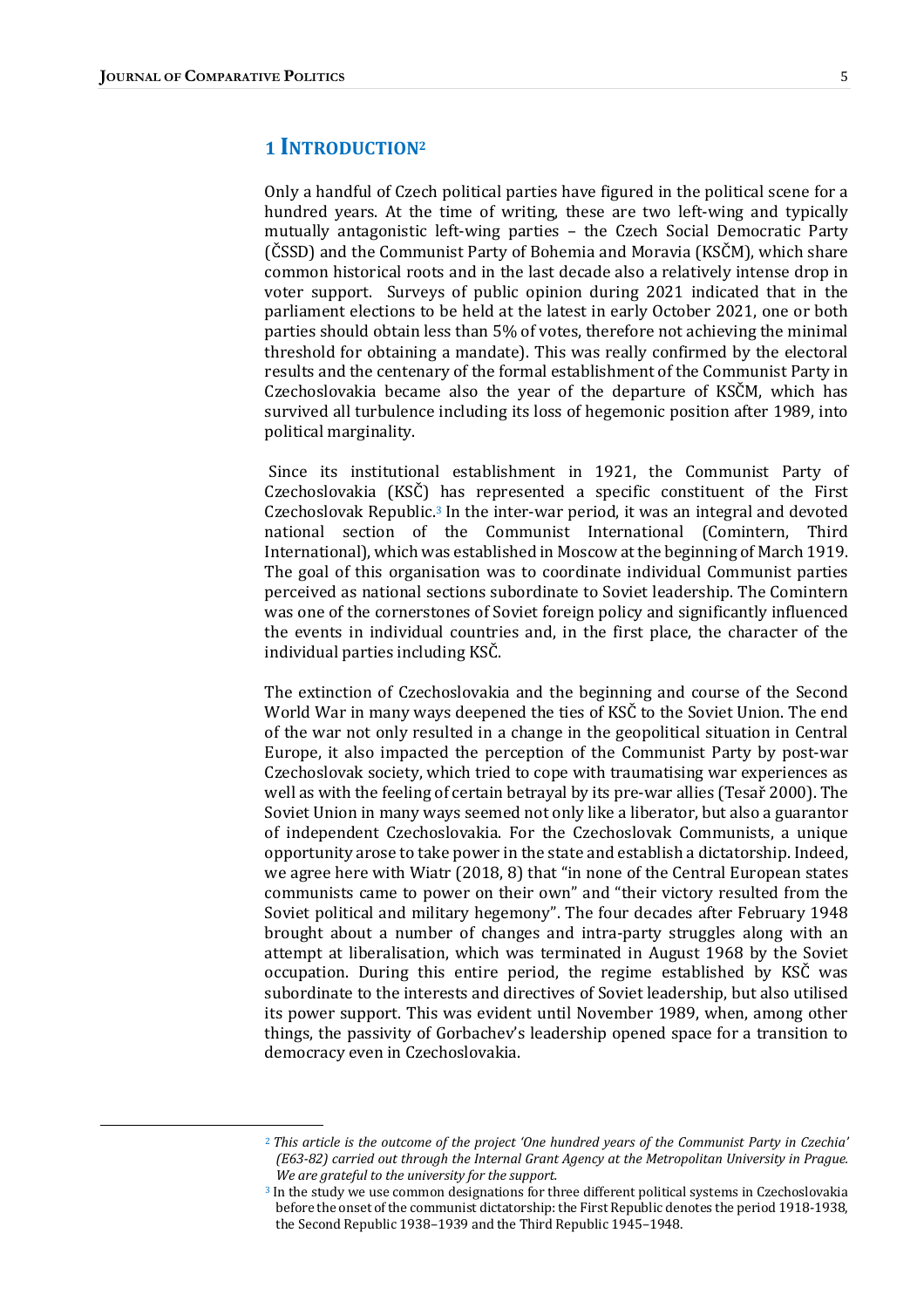However, the collapse of the Soviet bloc, compared to most other postcommunist countries, did not also mean a (gradual) demise of the Communist Party. Czech Communists continued to be a part of the political system and their electoral profit did not fall below 10% until 2017. Rather surprisingly, not only the continuity, but also the name 'Communist', was preserved in the Czech Republic. This indicates that  $KS\check{C}/M$  represents in many ways a unique political party stemming from a specific social cohort and adeptly reacting to often dramatic changes in the political system and other societal subsystems.

#### 2 **ARTICLE RATIONALE**

The main objective of the presented study is a comparative analysis of the main dispositions and performance of the Communist Party (CP) in Czechoslovakia, or later the Czech Republic, in two fully democratic periods of modern state history, i.e., during the First Republic and after 1989.<sup>4</sup> These periods are considered for a differential comparison in combination with a diachronic comparison. The subject of the comparison is the Communist Party, where the aim is to ascertain whether and how  $K\tilde{C}/M$  changed during the selected periods. In the comparison we focus mainly on the party structure and party leadership selection, party ideology and its political and electoral agenda together with anti-system displays. The study utilises the content analysis of individual party and period documents, as well as secondary political science analyses of the party profile, position in the party system, ideological profile and agenda, as well as the development of partyvoter nexus. From the field of quantitative methods, statistical methods associated with the analysis of the election results or the development of the membership base and a number of other relevant areas are used. Our goal is to describe and explain the changes in the attitudes of KSC/M towards key topics, which, for the purposes of our analysis, are democratic values represented by the right to life, property, personal freedom, a fair trial, as well as the right to vote. As the main research question, we ask what the main objectives and factors are that make the CP a stable part of the party system. Furthermore, we search for the main characteristics that were shifted through the century of the party's existence. Specifically, we search for the response to the question of which factors enabled the CP's survival after the democratic transition, as well as what the limits are of such survival.

The first part of the article is devoted to the institutional formation of KSC and its profiling and activities within the First Republic. The development of the party was influenced by an intra-party struggle for power, the domestic and international political situation and especially the interventions of the Comintern leadership together with several contradictory directives. The result was a mixture of unpredictable and often opposing steps by the leaders of KSČ. Their objective was, on the one hand, to satisfy the demands of the Moscow leadership, and on the other hand, to attempt to respond to actual political and social developments in Czechoslovakia in a pragmatic way. From the moment of its

<sup>&</sup>lt;sup>4</sup> The democratic character was clearly unfulfilled during the totalitarian war regimes of the Protectorate of Bohemia and Moravia, resp. the quasi-independent Slovak Republic (1939-1945), and also during the communist dictatorship (1948–1989). There were also a number of undemocratic restrictions during the Second Republic (e.g., the transfer of legislative activity to the government and thus suspension of the principle of separation of powers), and the system during the post-war period of 1945–1948 was not a fully democratic one either. In all mentioned cases, there was a significant limitation of civil rights and the competitiveness of the elections, or within the party system.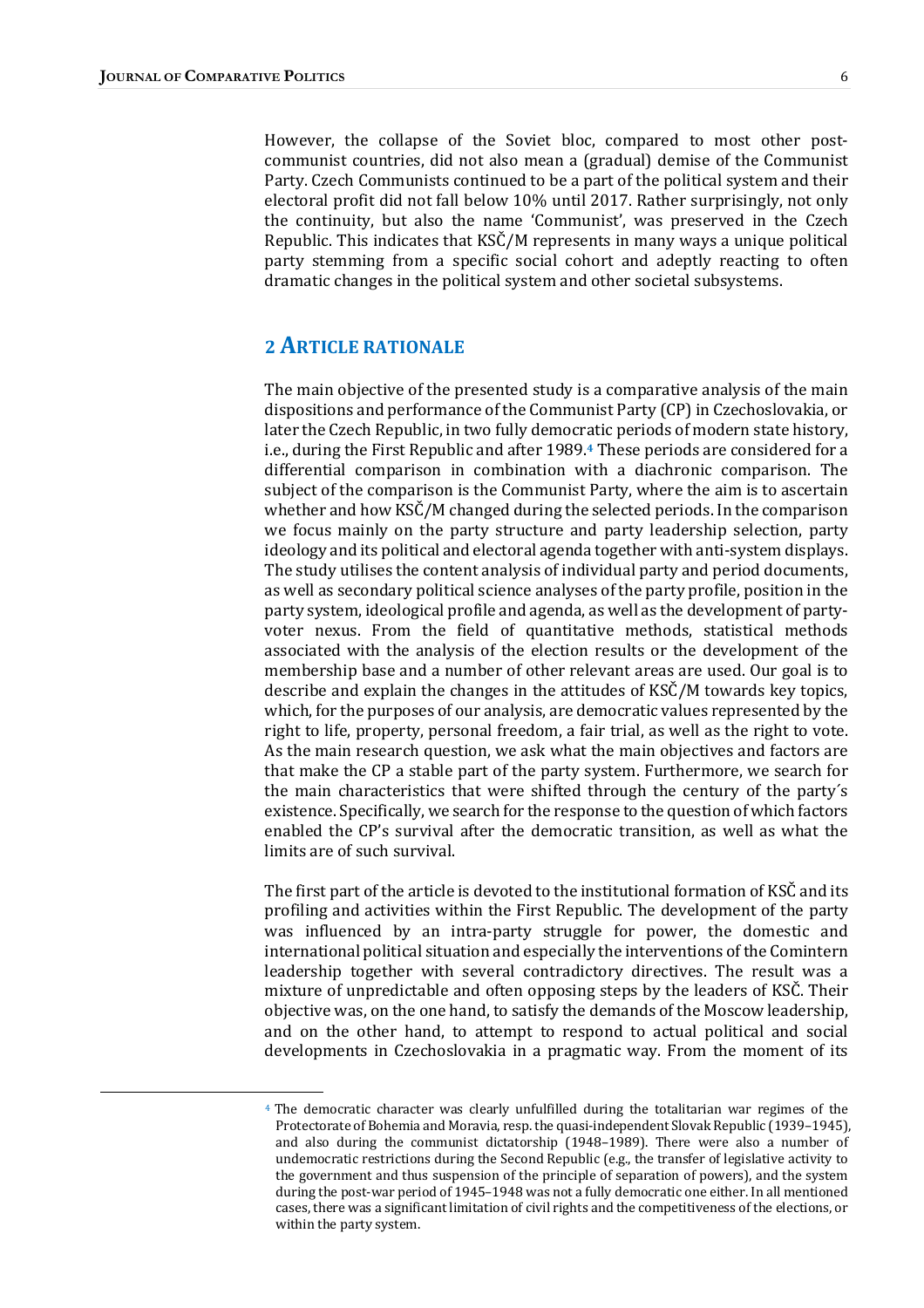formation, KSČ displayed anti-system signs including a distinctive attitude towards the state system and societal events of the time. However, democratic Czechoslovakia was one of the few countries that accepted the legal existence of the Communist Party. Regardless of the minimum coalition potential, KSČ interacted with other political parties and significantly influenced events on the left side of the political spectrum. The goal of the analysis in this part is, among other things, to find a possible correlation between the varying intensity of antisystem attitudes and confrontational rhetoric and the development in the number of party members, possibly also the electoral results. After its establishment in 1921, KSČ saw a gradual decline in its membership base throughout the 1920s, but the 1930s brought change. In this period, the onset of fascism and Nazism noticeably changed the rhetoric of Czechoslovak Communists. The policy of popular fronts, adopted by the Comintern, seemingly enabled the Communists to reconsider their attitude towards the existence of the First Republic and towards September 1938 (the Munich Agreement and secession of border areas), and the subsequent end of independent Czechoslovakia put the Communists in position as leading protectors of the republic. However, this did not signify a change in their ideology and commitment to the Comintern, as well as to Moscow leadership.

The second part of the article focuses on the transformation of KSC after the fall of the undemocratic regime, during which it was the (post)totalitarian hegemonic party. The Czechoslovak Communists were inevitably confronted with questions to which not only they, but the whole society, sought answers, such as 'Should the Communist Party cease to exist?'; 'Do the Communists have a place in the party and political system of the emerging democracy?'; 'What agenda and ideology can the communists offer to the voters?'; 'Will they be an anti-system party as in the First Republic?'

The post-November development associated with social, economic and legislative changes had an additional national dimension, which culminated in the disintegration of the joint state of Czechs and Slovaks in 1993. National issues did not evade even the Communists, in fact it was an important topic in the period of their absolute dominance – the most apparent preserved result of the Prague Spring was the federalisation of the state, next to which there had been a noticeably unbalanced situation in the existence of the nationwide party (KSČ) and the Communist Party of Slovakia (KSS) since the 1940s. In December 1989, the extraordinary congress of KSC adopted a decision on the establishment of organisations in Bohemia and Moravia, on the basis of which KSČM was established in the spring of 1990; subsequently, KSČ transformed into a federation of two national parties. In Slovakia, the Communists underwent a transformation and, in the autumn of 1990, KSS changed to the Party of the Democratic Left (SDL'), a typical successor party of the social-democratic orientation. The Federation of the KSC and SDL' parties ceased to exist on 7 April 1992, i.e. before the last elections within the Czechoslovak federation. Our analysis thus focuses primarily on KSCM as the direct successor of KSC.

## **3 KSČ IN THE INTER-WAR PERIOD**

The result of the global war that ended in the autumn of 1918 fundamentally transformed the map of Europe. The disintegration of the defeated empires gave rise to new state formations, including multinational Czechoslovakia. The hardships of war, the difficult economic and social situation of the population and the questioning of Christian and Enlightenment values all contributed to the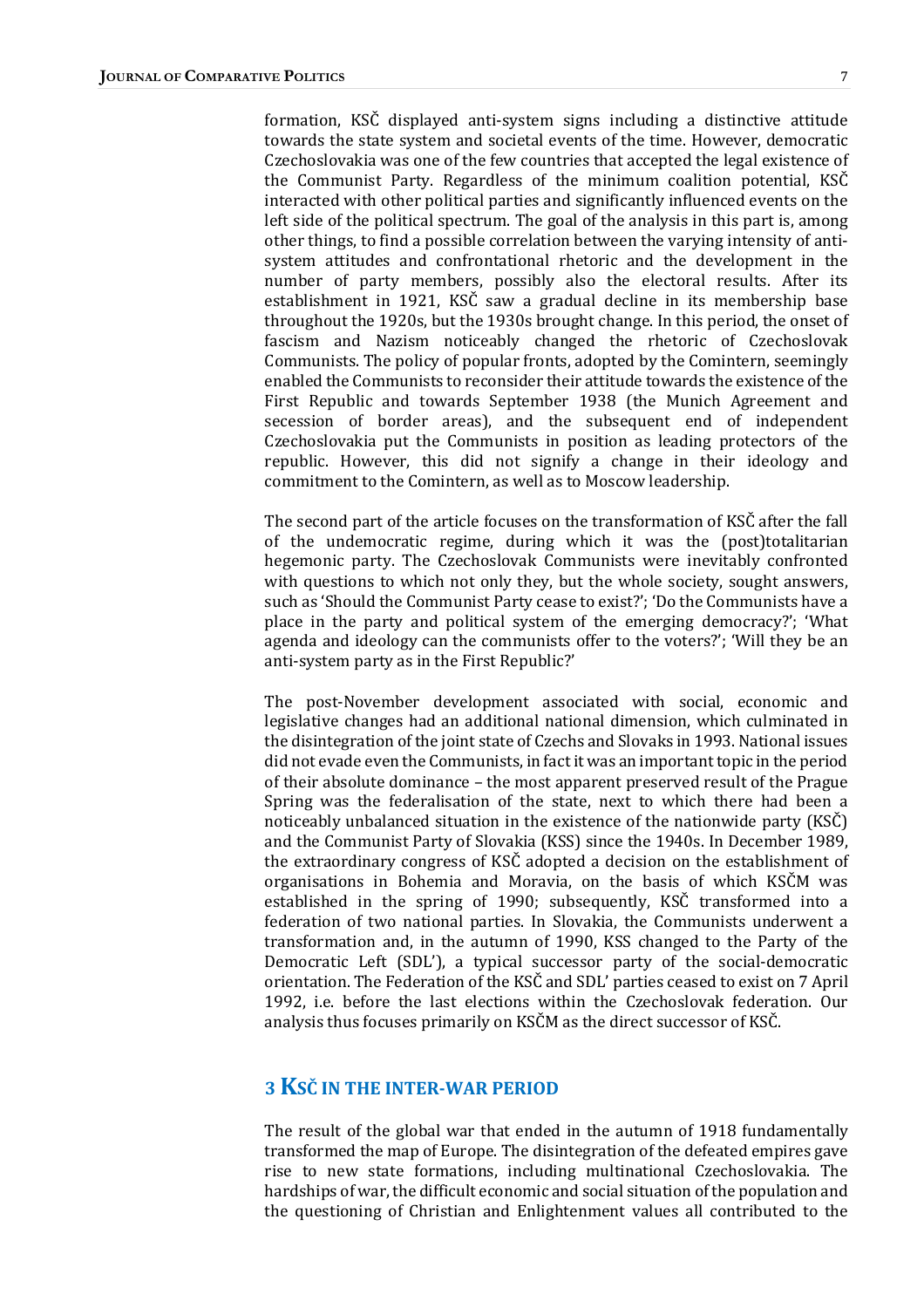revolutionary frame of mind. The Bolshevik revolution in Russia at the end of 1917 also had in many aspects a fatal impact on the formation of a 'new' Europe. Communist ideology promised the masses not only social justice based on fundamental changes of ownership, but also a trivialising yet relatively appealing explanation of the reasons for the war frenzy of the past years.

In the Czech lands, which underwent significant modernisation and industrialisation during the second half of the 19th century, there had been a very strong leftist movement represented primarily by the Social Democrats, next to whom were also left-wing national socialists rejecting the idea of revolution  $(Cabada 2010, 7–27)$ . However, the integrity of the social democratic movement was significantly affected by the success of the Russian Bolsheviks in 1917; the result was a split in most developed democracies and a disintegration of national parties. The results of the parliamentary election in Czechoslovakia in 1920 meant a significant victory for social democracy (in the Czech lands the Czech Social Democrats won 22.2% of votes, in Slovakia 38.1%, more than 10% of the votes were recorded by the German Social Democrats in Czechoslovakia), but they also revealed more inner ambivalence. There were a number of Marxismoriented party members within the Social Democrats who actively adopted and promoted the Leninist model of communism closely connected with Soviet Russia (Galandauer 1986, 1701; Cabada and Šanc 2005, 34). We cannot omit the fact that the idea of communism found a positive response across society and several intellectuals saw it as an opportunity to actively take a stance against the former monarchies and especially the conservative values they represented (Kolenovská  $2007$ , 15–20). The positive attitude of a large part of society to the unifying idea of Slavism and the still present Russophilia with which Soviet Russia was initially associated (Beneš 1988, 264–277; Hejret 1944, 50–52, 66-78; Simová 2017, 51) also had an evident influence. In this environment, it was only a matter of time before the institutional establishment of a Communist party in Czechoslovakia took place.

Despite the strong position of the left and the communist stream within it, the institutional establishment of the Communist Party occurred with a certain time delay.<sup>5</sup> The reasons can be seen in the general enthusiasm for the establishment of an independent republic, which also showed relatively strong tendencies towards a welfare state. It was also important that the leading representatives of social democracy, albeit supporters of the communist stream, preferred a gradual transformation in an effort to gain as many social democratic members as possible. These justifications were also mentioned by the key representative Bohumír Šmeral at the founding congress of the Communist Party in 1921 (KSC) 1958, 106-110). Last but not least, the nationality factor also came into play, which was reflected in the individual founding congresses<sup>6</sup> and was also the topic of the merging congress held in Prague between 30 October and 11 November 1921, which gave rise to a united Communist Party (Slučovací sjezd 1922, 14-21). 

<sup>&</sup>lt;sup>5</sup> In neighbouring countries, the communist parties were formed primarily in 1918, namely in Germany, Austria, Poland and Hungary.

 $6$  The congress for Slovakia and Subcarpathian Ruthenia took place in Lubochňa on 16–17 January 1921, the founding congress of KSC (the German section) met in Liberec on 12-15 March 1921 and the congress of the Czech section took place on 14-16 May 1921 in Prague in parallel with the founding congress of the Jewish Communist Party in the Czechoslovak Republic (Štverák 2010, 21).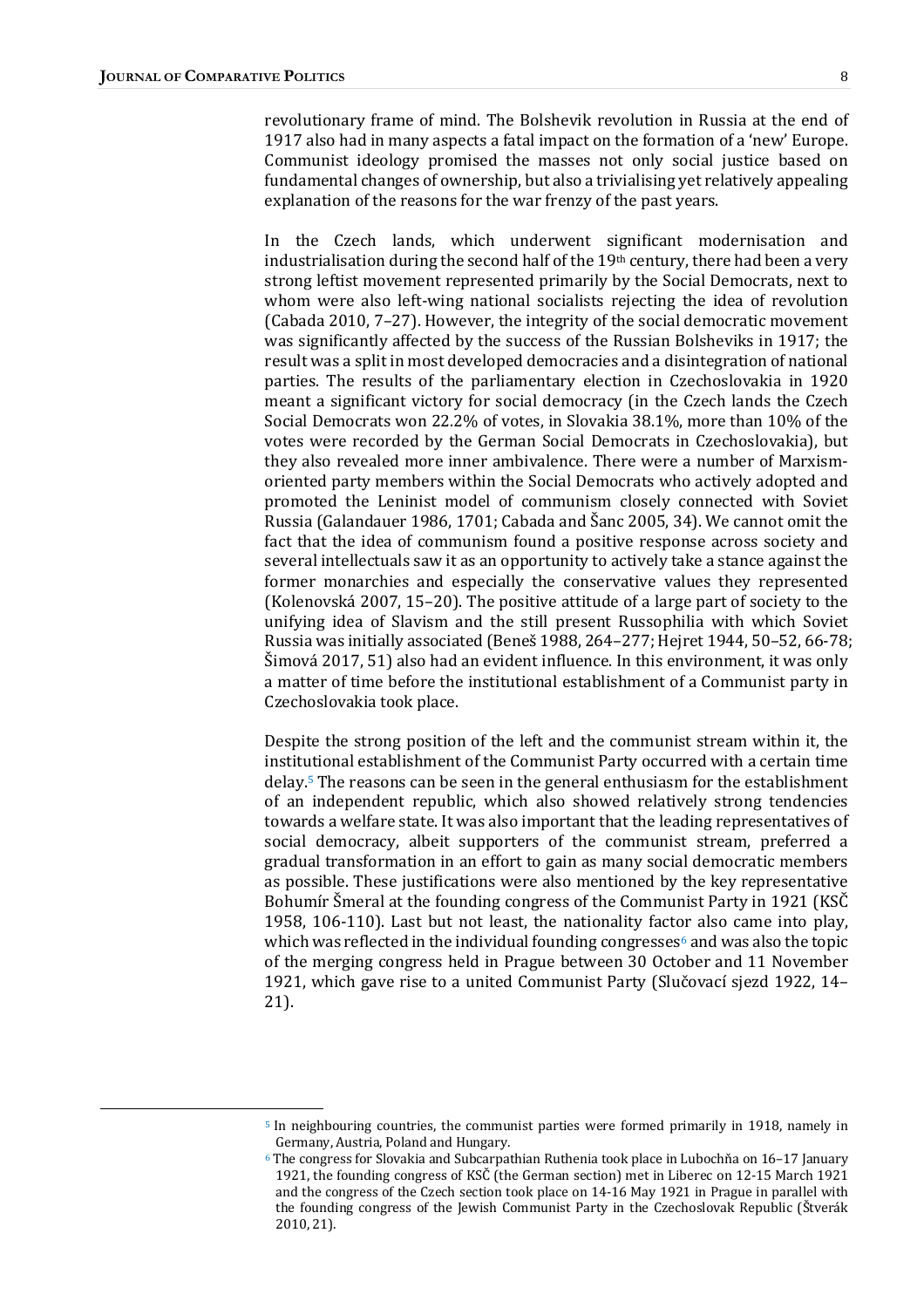From the beginning, the Communist Party profiled itself into the image of a party whose structure and organisation were unique within the First Republic party system. The determining factor was the fact that it had already accepted the terms of the Comintern<sup>7</sup> when it was established and became a part of it with all the obligations arising from it. Let us recall that the Comintern was built as a centralised organisation, but also a movement aiming to unite a wide range of radical left-wing groups and to influence their direction. In practice, it operated as a Federation of Communist parties and as the only integrating political party seeking to determine a unified strategy for the global communist movement. Strengthening ties between member parties and the Comintern, in particular its executive body (EKI), was a very important issue. Evidence of this is the fact that at the III. Congress of the Comintern in 1921, in order to ensure a smooth and efficient course, EKI was expanded and the institute of authorised representatives in the individual parties was established. These and other steps strengthened the close ideological and political ties to the Moscow leadership, supported by the economic dependence of the individual national sections of the Comintern (Adibekov, Šachnazarova and Širiňa 2002, 11–14).

When analysing the development and profiling of KSC, its congresses have an undeniable place, as they reflected not only what was happening within the party, but also the reactions to domestic and international political events. The I. Congress in 1923 already indicated a problem that was present within KSČ throughout the war, namely the social democratic past of many members and the resulting reluctance to accept Bolshevik methods. The transformation to a Bolshevik party was thus repeatedly declared a key item on the KSC agenda (Reimann 1931, 126–139). A similar challenge was overcoming inter-ethnic tensions and organisational problems connected with plurilingualism (the absence of internal documents and guidelines of some languages). Data collected for the purposes of preparing a report for the II. Congress of KSC showed that the Czechs made up 65.45% of the membership base, followed by the Germans with 23.33% and the Slovaks with 6.06%. The rest consisted of Hungarians, Poles, Ruthenians and other nationalities. The report also showed that the goal of controlling the trade union movement was not being achieved. Forty five percent of KSC members were registered in the Red Unions, 16.9% in the non-communist ones and as many as  $38.1\%$  were not registered anywhere. Efforts for active ideological activity also suffered from the reality that 31.3% of party members did not subscribe to any party press, which was to be the main communication channel and link with the membership base. The membership base included only 31.6% of members under the age of  $20 -$  thus KSC was far from a revolutionary party for young people. A full 73.2% of the membership was made up of former members of the Social Democrats (KSC 1924, 5-16).

The II. Congress of KSC in 1924 brought about a number of changes that had an impact on the party structure. The congress resolutions stated that the party's highest level is the congress, which is convened by the Central Committee in agreement with EKI once a year (however, this rule was later not abided by). The fundamental organisational unit became a cell whose establishment was conditioned by the participation of at least three members of the party, which in turn allowed the creation of a whole network of factory and street cells. Equally important was the element of democratic centralism, which was mandatory for all national sections of the Comintern. The strictest discipline was required and for the MPs it was supposed to be even stricter. Among other things, MPs could

 $\frac{7}{1}$  The founding congress accepted the terms of the Comintern and applied for admission. Of the 569 delegates with votes only 7 of them were against.  $(KS\check{C} 1958, 169)$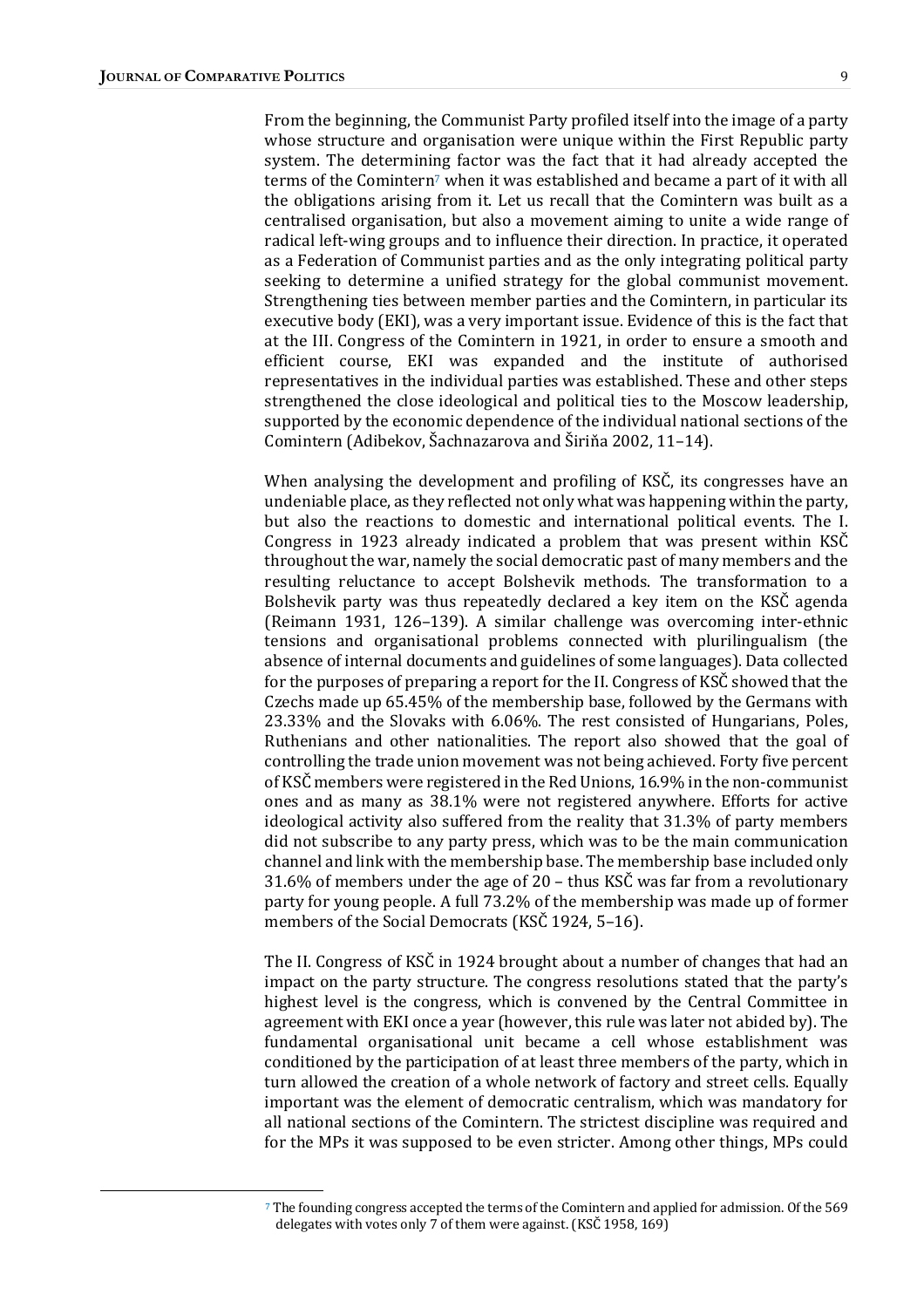be removed at any time and each member of the party was obliged to sign a statement allowing these steps (KSČ 1983, 313 320).

KSC entered its further development stage even more closely connected with the Comintern, and its directives as well as its structure deepened the undemocratic intra-party system. In practice, however, many directives did not work. The III. Congress of KSC held in September 1925 thus stated that the party was still lagging in Bolshevisation and that no specific corrective measures were being set. The party cell still did not become an essential element of the organisational structure. Furthermore, the Communists failed to effectively address the young population and workers in agriculture (KSČ 1925, 84–89). Another topic that resonated at the congress was the issue of elections, when the congress stated that 'membership in self-governing bodies is not the goal or purpose of the Communist party and its members, only a means of communist agitation and propaganda' (KSČ 1983, 321). The Communists perceived the elections as an opportunity to destabilise the system and induce a crisis. Therefore, it was the duty of each member to make every effort for the electoral success of KSČ (KSČ 1925, 75). The election campaign thus became only one of several instruments leading to the takeover of power and the establishment of a dictatorship. Therefore, for KSČ, democratic elections did not have that much value in comparison with other political parties, for which elections were an opportunity to participate in the government (Duverger 2016, 35–36). The parliamentary elections on 15 November 1925, however, were a significant success for the still non-bolshevised KSC, which became the most successful left-wing political party with 13.7% of votes. However, it had a coalition potential of next to none and it continued to occupy a completely anti-system position.

At the same time, after 1925, the limits of the notions about rapid Bolshevisation of the party and the monopolisation of the left under the leadership of KSC began to show. The declared principle of regular annual congresses was soon violated and the IV. Congress of KSC did not take place until 1927. Among the main topics of the IV. Congress in 1927 was the trade union issue. The trade union movement undoubtedly had the potential to be a fundamental instrument of KSC policy, but the Communists' ideas about its control ran into a number of problems. The unions were not united and consisted of several organisational streams. Some of them were tied to a political party, such as in the case of the communist Red Unions, but the overwhelming part required political neutrality (KSČ 1927, 54– 55). Most unions, not only in Czechoslovakia, preferred rapid and effective reforms to a vision of changing social order (Duverger 2016, 50). The union activity required by the Comintern also encountered the persistent noninvolvement of  $26.1\%$  of party members in this movement. Therefore, the congress stipulated that every member of the party must be obligatorily registered in the unions (KSC 1927, 62). The importance of controlling the unions is documented by the fact that at the end of the congress, the possibility of liquidating the Red Unions if individual organisations unified came up (Zápotocký 1927, 93). However, this appeal came across more as frustration with the developments so far.

For the further development of the party, it was crucial to adopt a new organisational code, confirming the main principles accepted by EKI, which remained in effect without major changes until the VIII. Congress in 1946 (Bieliková 1984, 215). However, this did not mean that there was no continuous development in the interpretation of this document. Also, the concept of the cell and its possible variants (factory, street) was no exception and after this congress its factory form was no longer to be preferred, due to, among other things, the high proportion of unemployed workers among party members (Beuer 1928,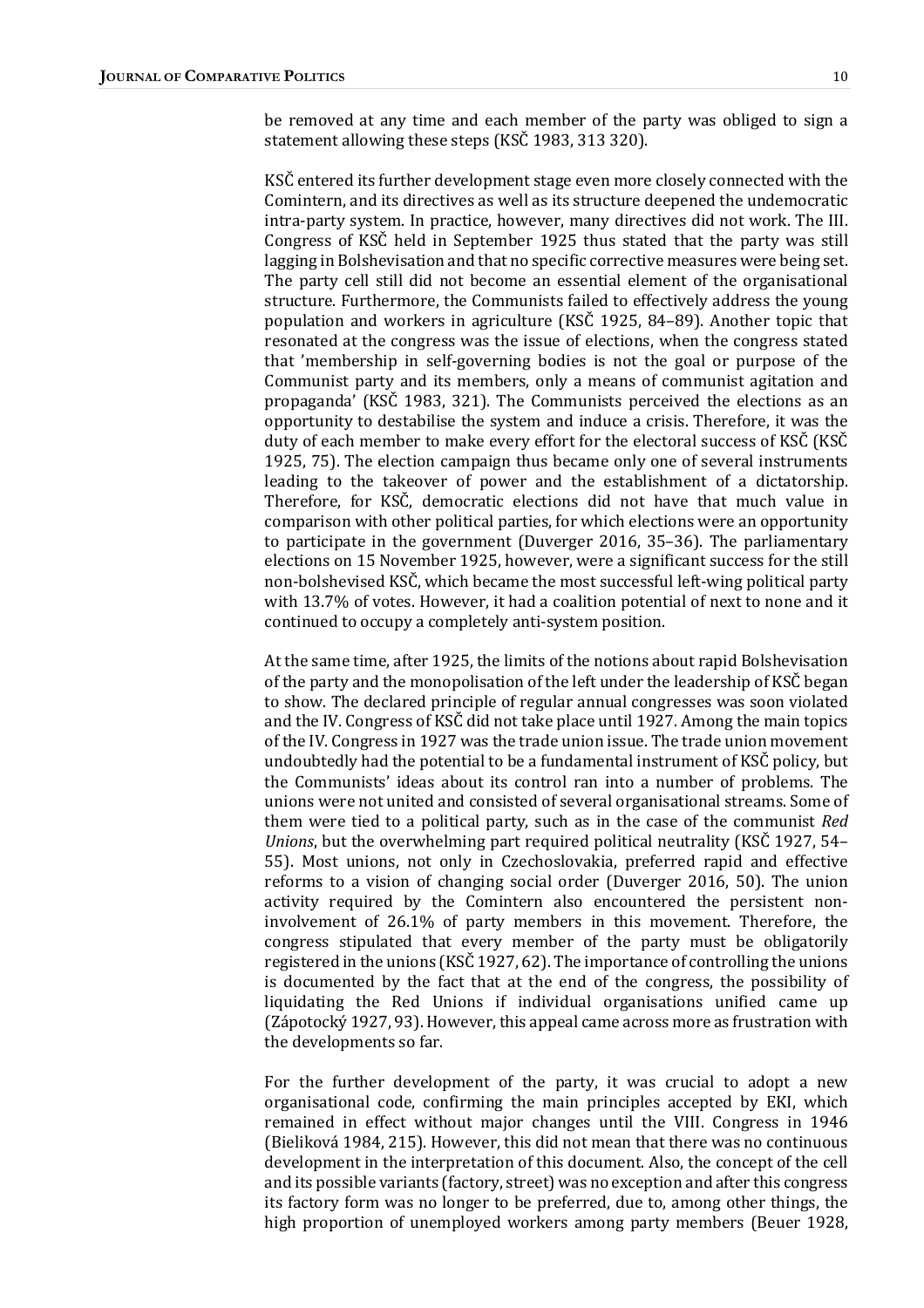$124-128$ ). For the supporters of a strictly Bolshevik lineage, the congress was mostly proof of the inconsistent and slow Bolshevisation and opportunistic attitude of former Social Democratic members (Reimann 1931, 181-188).

The development and direction of KSC continued to be significantly influenced by the events in the Comintern. The third development period in 1928–1933 is associated with the radicalisation of the working masses, increasing attacks on the non-communist left and, last but not least, the beginning of the uncompromising Stalinisation of the communist movement (McDermott and Agnew 2011, 14; 94–130). In the evaluation by the Comintern, KSČ found itself among the sections in crisis, which needed to be resolved. The EKI leadership feared growing differences in opinion between the key bodies of  $K\overline{S}C$  – the Central Committee and the Central Inspection Committee – which could lead to a duality of power (Degras 1971a, 449, 453). However, as can be seen from Protocol VI. of the Congress of the Comintern from 1 September 1928, the Czechoslovak Communists in a written statement expressed their agreement with the line of the Soviet Communist Party and the decision of EKI (Degras 1971a, 548). It is apparent that with these steps KSC voluntarily accepted a vassal position within the multinational organisation of the Comintern.

The dissatisfaction with the development of KSC, which was voiced at the VI. Congress of the Comintern, concluded in the form of an open critical letter to Czechoslovak Communists. The congress also approved the establishment of an investigating committee to resolve the crisis in KS $\check{C}$ , on the grounds of which the devoted Bolshevik Klement Gottwald called for strong Bolshevisation. It was no coincidence that he was elected by the congress as a member of EKI (Bielková 1984, 224). The required intra-party discussion stemming from the open letter had only one goal and that was to complete the Bolshevisation of the party and decidedly remove opponents of this direction (Zápotocký 1928a, 792–795). The Bolshevik self-criticism was to have an irreplaceable position within the whole party, including its leadership. The new party leadership appropriated the right to take directive decisions regardless of the proclaimed intra-party democracy and the right to criticise (ibid.,  $855-858$ ). The required changes in KSC were meant to be confirmed at the V. Congress in early 1929. The results of the congress confirmed the victory of the uncompromising Bolshevik stream led by K. Gottwald. In reality, the congress marked the beginning of the fight against opportunism and all members of the party who were and should have been labelled as destructive elements (Fried 1971, 421). The required party cleansing is best documented in the material on the KSC agenda which states: 'Seven years have passed since the establishment of KSC. These 7 years of the development of communism in the Czechoslovak Republic proved that our party can mature into a Communist party only by overcoming the greatest difficulties, only by ruthlessly fighting and exterminating strong social democratic traditions' (Reiman 1971, 657). The purges in KSC must be seen as a part of a complex process within the Comintern as a whole. Meanwhile, such party expulsions took place not only in Czechoslovakia, but also, for example, in Italy, Switzerland and, of course, among the Soviet Communists. The campaign against social democracy and 'opportunism' intensified and the Bolshevik course set in place was supposed to guarantee that no communist movement would be possible outside the Comintern (Degras 1971b, 27-36).

The tough Bolshevik course together with aggressive rhetoric had a devastating effect not only on the numbers of KSC members – from  $139,000$  in  $1925$  to  $81,500$ in  $1929$  (Degras  $1971b$ ,  $38$ ) – but also on the sympathisers among workers, officials and intellectuals. The loss of support of a number of intellectuals and artists significantly weakened the reputation and ability to present the ideas of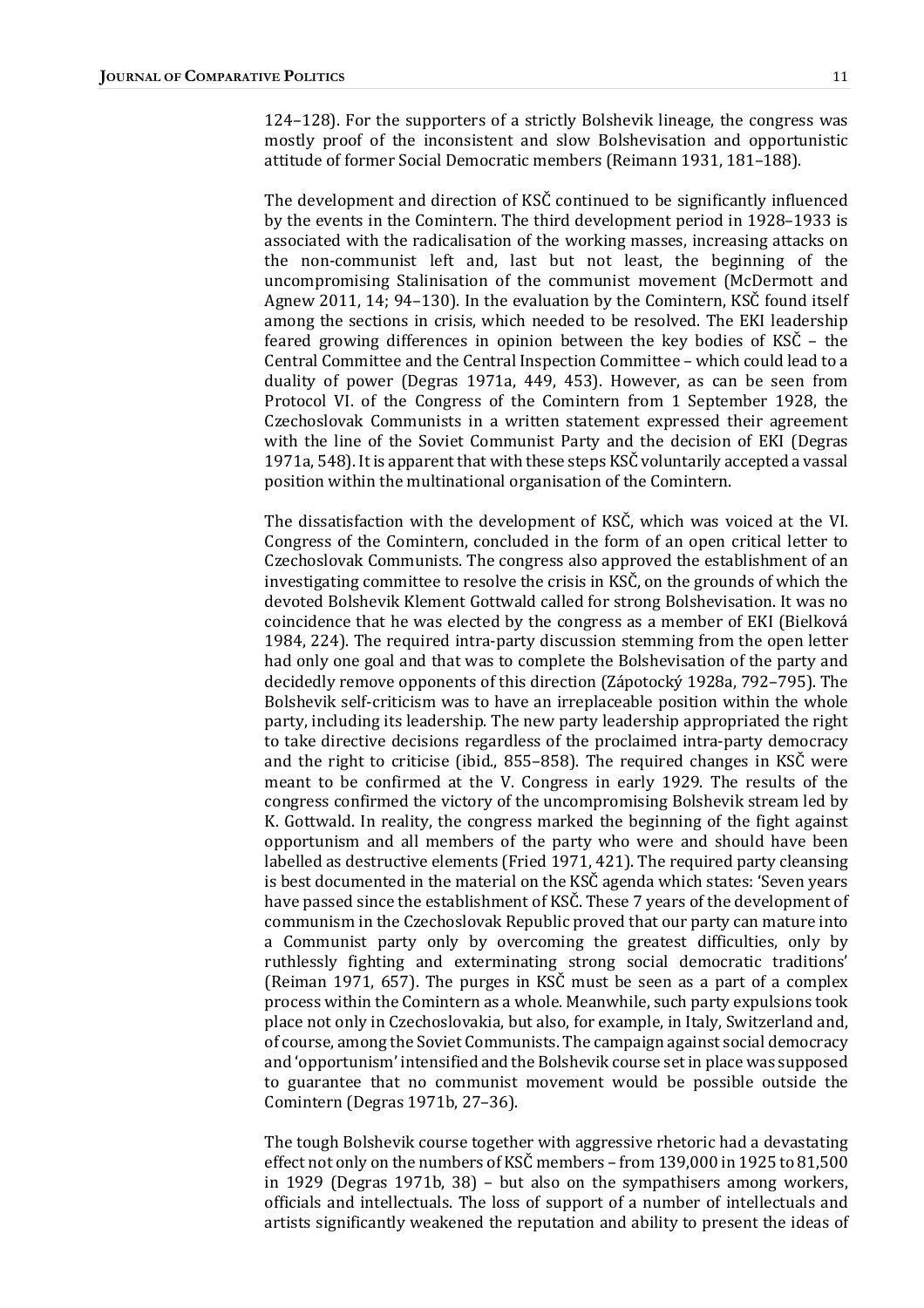communism to the general public. All of this was reflected in the results in the elections of 1929, when the support of KSC fell by a third, i.e. to 10%. However, the new KSC leadership attributed the loss of support to the previous leadership, which pursued an inconsistent Bolshevik policy (Reimann 1931, 265). Let us stress that despite the partial loss of voters the CP evinced geographically stable electoral support in Central Bohemia, Czech Silesia as well as urban parts of South Moravia (Král 2013, 58-62), all these regions being not only industrialised, but also densely populated.<sup>8</sup>

The further development of the communist movement, including KSC, was fundamentally affected by the global economic crisis. The key task was to mobilise and gain the support of a wide range of the society; KSC prospered among the unemployed but attempts to control the unions were still deemed unsuccessful (KSC 1931, 29–36). The group of small merchants, craftsmen, small businessmen and farmers was perceived almost at the level of laborers under the pressure of the economic crisis. A paradoxical initiative emerged to address this hitherto forbidden class, often referred to as a representative of a petit bourgeois way of life and values. The Proletariat, led by KSC, was to actively gain the support and alliance not only of these groups of the population, but also of officials and the intelligence in order to combat exploitation by large companies (Konrad 1931, 143–154). However, anti-system and aggressive policies continued in accordance with the directives of the Comintern, complemented by the fight against the so-called social fascists (other left-wing parties) and constant attacks on the foundations of democratic Czechoslovakia. The result was a situation in which a part of the society and the state administration began to perceive KSC as a danger equal to, or bigger than, fascism. The Communists gradually found themselves in a completely schizophrenic situation. The changing domestic political situation, the onset of heightened nationalism  $9$  and the events in neighbouring countries all revealed fundamental contradictions between the demands of the Comintern and reality.

These circumstances led some members of KSČ to reconsider their tactics. especially to reduce aggressive rhetoric and attacks on social democracy and non-communist unions. The changes brought apparent success in organising the strike held in Most in the spring of 1932. Both the Communists and the Social Democrats joined the strike movement. For the Communists, this was an unprecedented step, as not only did they abandon the principle of social fascism, but for the first time since 1929 they did not condition their participation by leading the strike and the need to form a united front (McDermott and Agnew 2011, 119). The reasons for these steps had their simple justification when it was not possible to create enough factory cells. From 15,000 new members (only 588) of them were women, most in the household), only 1,557 related to the factory

 $8$  After WWII, we can observe important changes in the spatial character of the CP's support. In the parliamentary elections in 1946, KSC had already extended its support to the borderlands. The new residents that replaced the expelled and transferred Czech (Sudeten) Germans reflected the  $CP$  as the main positive element of their economic and societal upswing. As far as the post-November KSČM presents itself as a mainly nostalgic party (below), it is not surprising that also after 1989 the CP still maintained the main support in the borderlands (Král 2013).

<sup>&</sup>lt;sup>9</sup> During this period, KSČ was also confronted with a dangerous outflow of workers to the extreme right. The economic crisis and political developments occurring since the early 1930s bolstered radical streams in the German minority. Deutsche nationalsozialistische Arbeiterpartei (DNSAP) and subsequently Sudetendeutsche Partei (SdP) had a significant share of workers in their ranks. We cannot forget the fact that the membership base of the Czech National Fascist Community (NOF) also consisted of workers and the so-called 'lumpenproletariat' (Pasák and Pasáková 1999, 105–114). Also in Slovakia, the dominant Hlinka's Slovak People's Party (HSĽS) was able to address many workers with growing nationalism.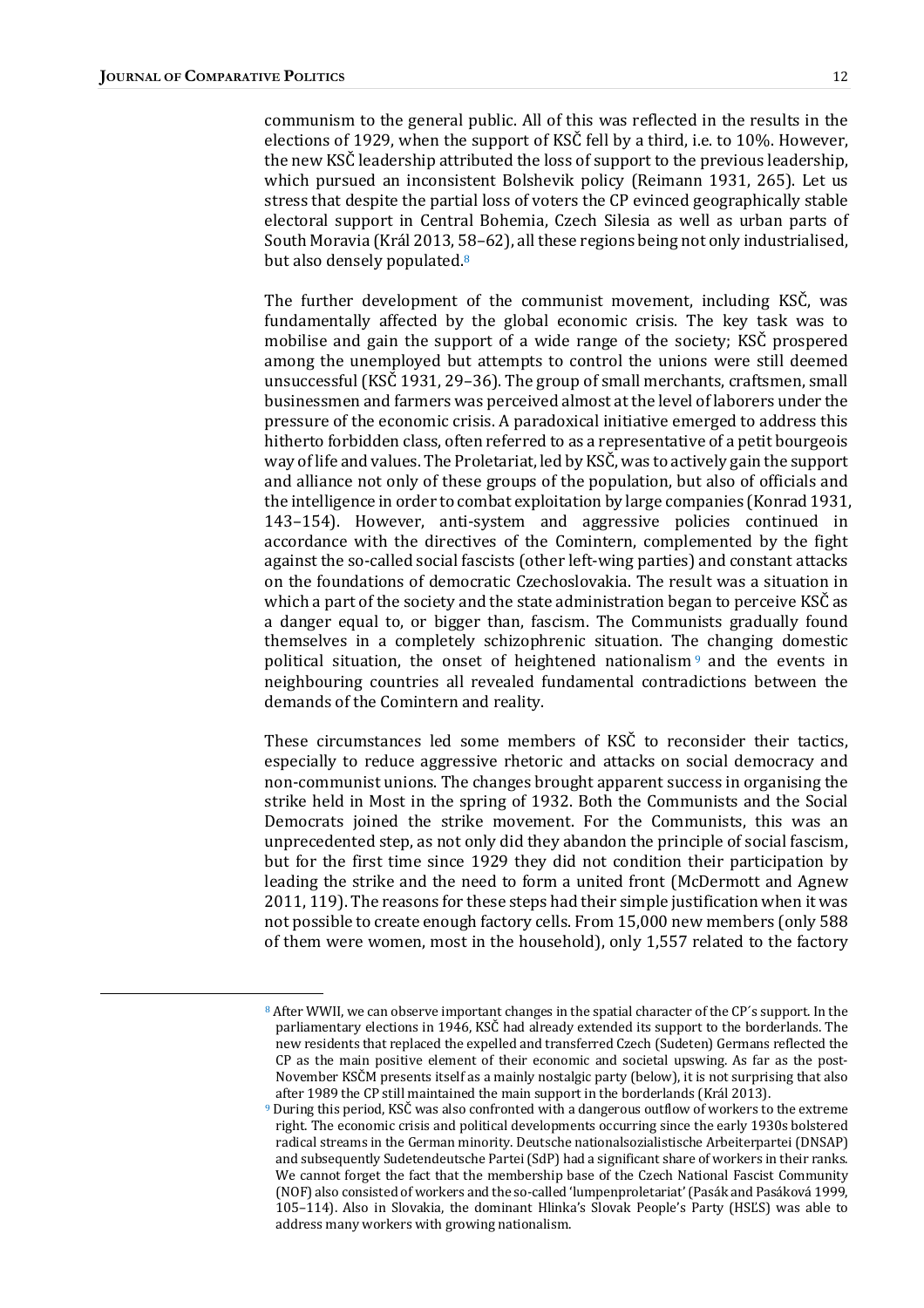cells. The KSC membership base was 65% made up of workers, but only 16% of them were organised in factory cells (Bruno 1932, 91-96).

Partial success stemming from the weakening of the social fascist narrative led to criticism of this approach. The main representative Josef Guttmann criticised the policy of social fascism at the XII. plenary of EKI held from August to September 1932. A realistic and daring evaluation of this nonsensical guideline found a cautious positive response even from some of his fellow party members (McDermott and Agnew 2011, 119). Guttman was initially supported by the KS $\check{C}$ leader Gottwald, who, together with the leader of the French Communist Party Maurice Thorez, in a joint telegram from 4 April 1933, appealed to EKI to negotiate with the II. International. However, Stalin's decision was completely different, to begin the fight against the II. International instead (ibid., 132), which evidently shaped the positions of the EKI leadership, according to which the process of fasciation of social democracies took place (Manuilskij 1932, 245– 262). Gottwald quickly re-evaluated his position and, in accordance with the Comintern and EKI, stated: '...to anticipate the temper and prejudice of the socially democratic working class, when we approach them, does not mean a weakening of the fundamental fight against social democracy. On the contrary, close contact with the social democratic workers and the mutual struggle with them just makes the task of breaking social democracy easier for us' (Gottwald 1933, 333). 

The commitment to the Bolshevik paradigm and subordination to the Moscow leadership persisted with the Czechoslovak Communists even in 1934, even though some party members had growing doubts about whether the party guideline was reasonable and feasible. The Guttmann case (he was expelled from KSC in January 1934) was an active reminder of the party's handling of the differing opinions and criticism. A united front was to continue to be an instrument for indoctrinating the social democratic masses, and the united front was to be purged of social democratic functionaries, workers and sympathisers whose attitudes contradicted the ideas and practices of communist ideology (Nedvěd 1934, 28–29). However, the tension between the member sections and the Comintern persisted. While the KSC leadership waited, the developments in other Communist parties were aimed at cooperating with the socialist parties in the fight against the danger of fascism. The difference in the development and attitudes of other European Communist parties in comparison with KSC is evidenced by the agreement of the French Communists with the Socialists from 27 July 1934, followed by the Italian Communists on 17 August of the same year (Bieliková 1984, 282-283).

The period of  $1935-1938$  was full of events on which KSC built its political positions and reputation in the following decades. In the second half of the 1930s, foreign policy issues became domestic policy, and the very existence of Czechoslovakia was threatened. The Nazi threat led Czechoslovak representatives to recognise the Soviet Union  $de$  iure (July 1934) and subsequently to sign a treaty on the Czechoslovak-Soviet alliance on the evening of the May 1935 parliamentary elections. In the elections, KSC got  $10\%$  of votes, i.e. about the same percentage as six years prior.

In this period, also under the influence of a worsening internal political situation and an increasing fascist and Nazi threat, there was a shift in the reception of the Soviet Union by the non-communist part of society. The fundamental impetus was the VII. Congress of the Comintern in autumn, where Georgi Dimitrov presented the concept of the Popular Front and incited a crucial change. The cooperation of Communists with Social Democrats that had been forbidden until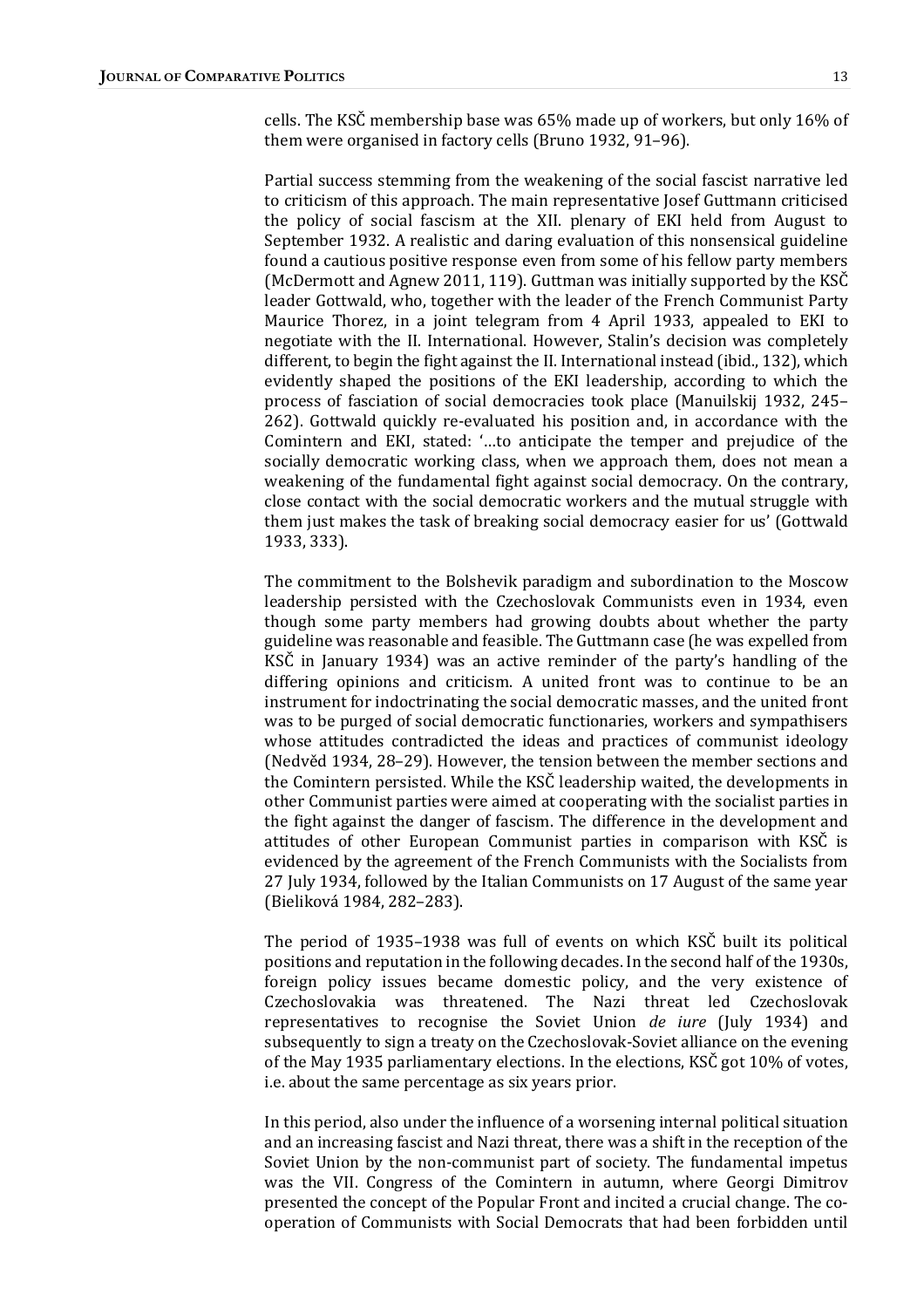this time was no longer to be as strict under certain conditions. The condition of the partnership with non-communist left-wing parties was conditional to the prevention of the onset of fascism and the consequent threat for Communist parties and the Soviet Union. The goal of the Communists  $-$  i.e. installation of a dictatorship of the proletariat – remained, however, unchanged and the possible co-operation within the Popular Front had to be only an intermediate step in this course (Dimitrov 1935, 79-80). Besides, one of the key instruments to gaining dominance for Communists was the infiltration of other left-wing parties, which the VII. Congress of KSC in 1936 approved. In addition, it was just during this period that Stalin's purges also focused on some national sections of the Comintern.

Even in his opening speech of the congress, Antonín Zápotocký  $(1936, 14-15)$ emphasised the subordination of KSC to the Comintern and the position of the most powerful man of the communist movement: 'We are proud that we are a part of the only global party. The Communist International that is led by the heroic anti-fascist fighter, comrade Stalin's closest collaborator, comrade Dimitrov'. KSC still perceived Czechoslovakia as a capitalist and imperialist state that is a part of the anti-Soviet opposition. In his speech, Gottwald justified the change in attitude of the party leadership with a new approach of Czechoslovakia to the Soviet Union together with the need for a common fight against the fascist threat. An important argument for the cooperation with the non-communist left was also the threat of a war conflict of Nazi Germany with the Soviet Union (Gottwald 1936, 31).

KSC was a loyal section of the Comintern but its representatives were aware of the fact that there was only a very fine and often changing line, beyond which they could be accused of betraying Bolshevism. The already schizophrenic situation was further complicated by the circumstances in the Soviet Union – the political trials and Stalin's Terror associated with them had even been gradually transferred into the structures of the Comintern (Hedeler 2004, 39). The impact of the trials was devastating even outside of the communist movement and the extent and atrocity of repressions evoked a legitimate resistance from a large part of socialists and liberals. The credibility of Communists and the willingness of other political parties to closely cooperate was considerably limited by these events, if not totally thwarted.

The implementation of the Popular Front's strategies was a crucial topic of the ÚV KSČ session in May 1937. The priority was the defence of the republic and the attempt to address large masses. All party print was to join the campaign as actively as possible. Their rhetoric was completely different in comparison to former years, and it appealed to new target groups.  $10$  The rapid course of activities in KSC was surprisingly affected by Gottwald's absence from party leadership as he stayed in Moscow from the May session all the way until autumn. One of the possible reasons was Stalin's ongoing purges in the ranks of the Comintern, which took absolute priority over the happenings in the individual sections. A special committee headed by Dimitrov was to carry out a thorough purge within EKI and to prevent subversive activity and anti-Soviet espionage. The result was the elimination of sixty-five representatives of national sections from the Comintern (Firsov 2004, 75) and another wave of fear. The Soviet Union

 $10$  E.g. Haló noviny – a reportage and information newspaper for all was published as a version with the subtitle 'Special edition for the self-employed.' Among the many slogans, the phrase: When the self-employed, workers, farmers shake hands, they will unite in the Popular Front, the times will be different, the times will be better!' (Haló noviny 1937, 1-2).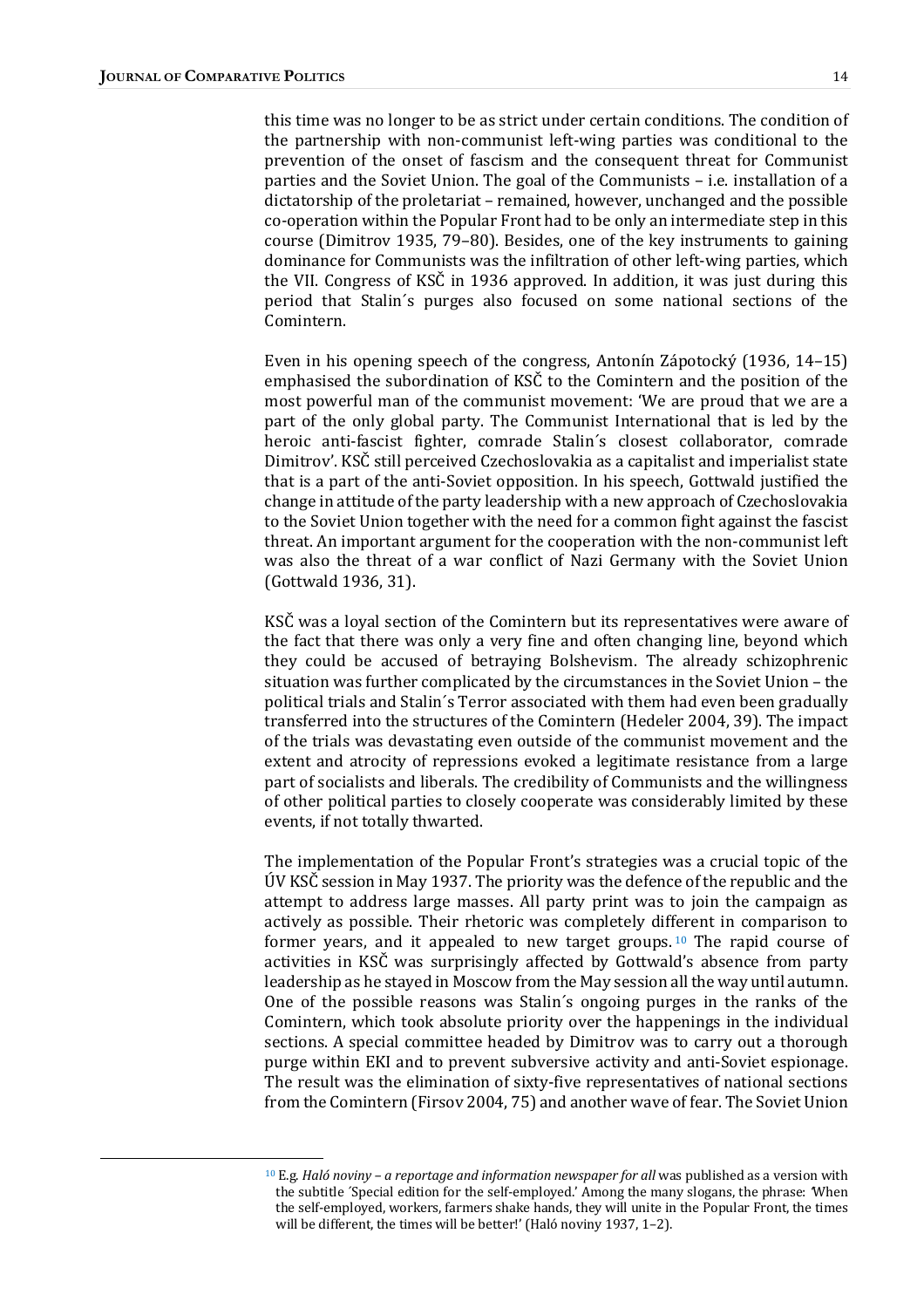was no longer a safe haven for foreign Communists in case of prosecution in their home countries.

The last year of the First Republic was characterised by a number of crises events whose development and direction was difficult and almost unrealistic to significantly influence by the government, authorities or political parties including Communists. The relations with neighbouring states (except for Romania) were quite problematic or even hostile in this period. In Moscow, Stalin's purges continued and hitherto privileged members of the party were suddenly convicted within the framework of exemplary trials. Some Czechoslovak Communists had ties to many Communists convicted during Stalin's purges (Nedvěd 1938, 5). Relations between KSČ and a portion of society developed in this period particularly based on common activities and expressions of mutual sympathy, regardless of the directives connected with the concept of popular fronts and the efforts of the KSC leadership to manage them, though under the Comintern's supervision. In the last months before the Munich Agreement was adopted, the Communists became, in several areas, rhetorically the most active defenders of independence and their attitude brought them sympathies from a part of society. A definite end to the activities of KSC in the First Republic brought about the events connected with the Munich Agreement and the following ban of the Communist Party, which meant a dive into illegality.

After 1921 KSC became an integral part of the party and political life of the First Republic. A key step for its development was the voluntary entry into the Comintern, to which KSČ became a subordinate national section. The consequence of this step was a unique situation in which KSČ acted like a sovereign subject on the domestic political scene, including elections, but perceived itself as well as functioned organisationally, as a part of a single 'global' Communist party. It transformed its organisation structure in accordance with the demand of the Comintern and its cornerstone became the party cells. Also, another specificity was based on its membership in the Comintern that demanded the existence of only one Communist party in any given country; therefore, KSC merged the different nationalities of Czechoslovakia and was in fact the only such party in the country. The attitude of the society towards KSC copied to some extent its development and gradual Bolshevisation. The party was supported by many intellectuals who were enchanted with the chance of making a new just society, although many of them left their sympathies towards the idea of communism when the party adopted the Bolshevik-Stalin course. KSC finished its legal existence as a party defending the existence of the independent state, rights of workmen, as a fighter against fascism and Nazism and last but not least as a supporter of Slavic mutuality whose fundamental ally was the Soviet Union.

#### **4 THE COMMUNIST PARTY AFTER 1989**

The rise of reformists led by M. Gorbachev to the leadership of the Soviet Union and the international political development in the late 1980s resulted in the fall of communist regimes in Central and Eastern Europe including Czechoslovakia. The fall of the communist regime meant not only the end of a leading role for KSC guaranteed by the constitution but the return to a democratic system. The immediate post-November changes found the Communists in deep isolation and misunderstanding that the political developments in the country were completely beyond their influence. To react to a rapidly increasing resistance of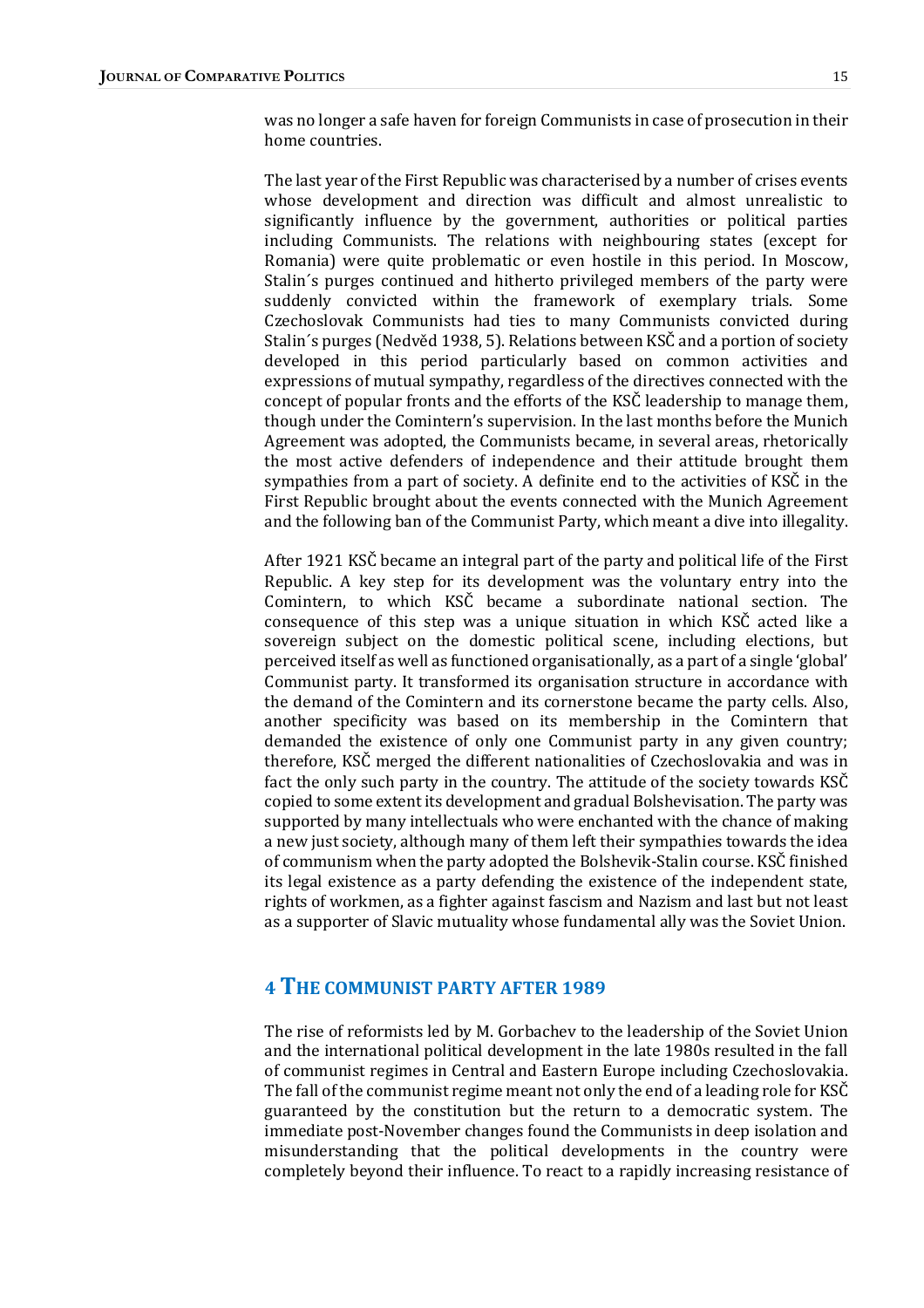the society after the brutal repression of the demonstration on 17 November<sup>11</sup> the Central Committee convened a session on 24 November at which, surprisingly, it dealt primarily with the party's personnel policy and not with what was really going on in society. The session of the Central Committee of KSS at the end of November had a similar course (KSCS 1990, 24–27). The misunderstanding of the significance of the escalating Velvet Revolution was an essential contribution to the fact that KSC as a party almost did not participate in the negotiation of the transition. Only some pragmatic individuals were negotiating with the representatives of the Civic Forum (OF) and civic society who then distanced themselves from KSC in a short time. Just one month after the start of the transition, on  $20$  and  $21$  December 1989, the extraordinary congress was convened. The delegates stated that if the existence of the party was to be preserved it was not only necessary to adopt personnel changes in the leadership of the party but also to outwardly declare a change. The Communists apologised to the entire society for the conditions that KSC had caused (KSCS) 1990, 29–30).

The first democratic elections in June 1990 also had its own symbolic expression in the form of a plebiscite about the existence of the Communist Party as such. The victory of OF (in Slovakia Public Against Violence – VPN) with almost  $50\%$  of votes confirmed the public's support for democratic changes. As a surprise to many, the Communists - though well behind - were the second most successful political party with 13% of votes. On the other hand, the election ended with a considerable flop for Social Democrats  $(ČSSD)$  who with 4% of votes did not step over the electoral threshold. We can see the reasons not only in the support for OF from many Social Democrats but also in the internal disunity caused by different lines of opinion when the party was being restored (Profant  $2010$ , 19– 20).

The Communists in a surprising role of the strongest left-wing party organised their regular XVIII. Congress on 3-4 November 1990. The question of continuity of the party bearing the acronym KSCS with the former KSC was solved within the framework of its conversion into a democratic party. The party documents adopted from 1948 till 17 November 1989, were to be considered only as historical and thus irrelevant from then on. The congress refused the relicts of Bolshevisation and Stalinisation, though some principles of democratic centralism were approved. In the future, the position of the Communists was to be based on the humanistic principles of Marx's theory including his dialecticalmaterialist methodology of perception of the world. As for the organisation, the federalisation of the Communist Party was introduced – the federal level was represented by KSCS and the national one by KSCM and KSS-SDL (KSS 1990, 47– 50). 

If we evaluate the first year of the Communists' activities within the new regime, they succeeded in defending their existence and despite their sharp drop in membership base (if KSC had 1.7 million members in January 1989, in mid-1990 there were fewer than half of this  $-$  about 750 thousand members, KSCS 1990), they were not a marginal political power at all. The attitude of society expressed by the poll of the first half of 1990 found that 59% of respondents did not ask for the ban of the Communist Party and 79% of them were convinced that this entity should have identical rights and duties as other political parties. The Communists were, however, perceived as a non-reformed anti-system element (Fiala and Mareš 1999, 184–186). As for the prospects of Czech-Slovak cohabitation, KSCM

<sup>&</sup>lt;sup>11</sup> That symbolically reflected the 50th anniversary of the beginning of Nazi reprisals against Czech universities.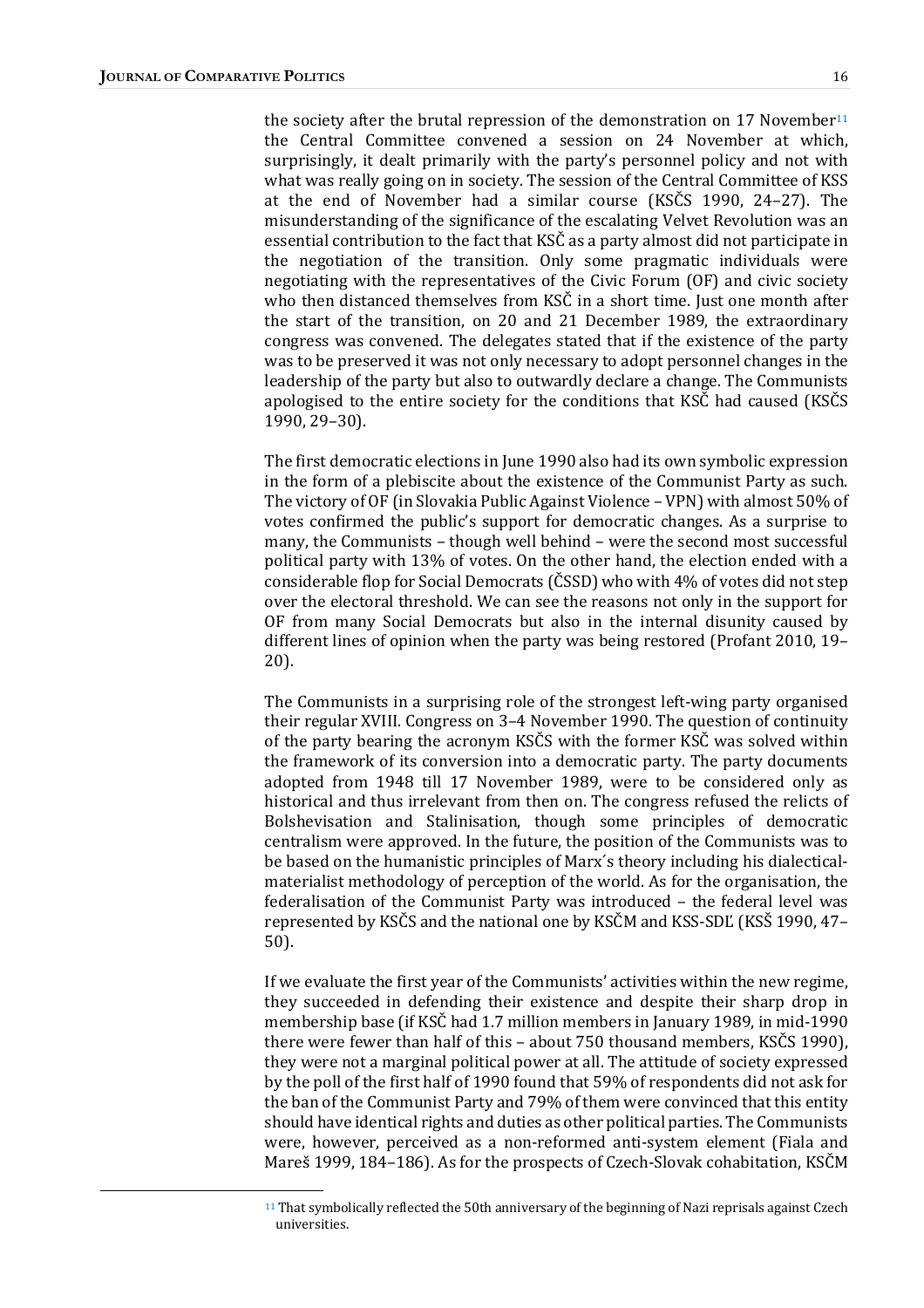firmly rejected a division of the federation while the situation on the Slovak side was rather different. Most of the MPs for SDL in autumn 1992 voted for the adoption of the Declaration of Independence of the Slovak Nation (Hirtlová and Srb 2010, 51-52). The end of the common state of Czechs and Slovaks was the end of KSČS, which was a direct successor of KSČ. Of the two national parties, only the party in the Czech lands retained the name 'Communist' and it has officially and repeatedly embraced its roots and heritage in the form of KSC (KSCM 2000, 50–54). 

The reason for why the Czech Communist Party did not undergo any fundamental reform is usually reflected by the limited presence and strength of the reformists in the party before the transition (Ishiyama 1995,  $154-155$ ; Wiatr 2000, 44). If we consider the fact that when the Prague Spring was suppressed, one third of members were excommunicated from the party and that the rigid leadership virtually did not allow for the creation of a pro-reform ideological fraction, it is obvious that from the very beginning,  $\text{KS}\zeta(M)$  congenitally struggled to generate strong reformers from within the party. Moreover, the position of the party was naturally complicated because of the establishment of an authentic Social Democratic Party (Cabada 2015, 19). After autumn 1990, the attempt to liberalise the party and domesticate it in the new democratic system was personalised by the new party chairman Jiří Svoboda. Indeed, the effort to change the party's name, to distance the party from its past more clearly and to accept the new system as better than the one before 1989 failed (Mareš 2005, 131; Kopeček and Pšeja 2007, 42). 'After this non-success, Svoboda and the leaders close to him left the party and made space for a soft version of standpatters, led by a nostalgic chairman Miroslav Grebeníček' (Cabada 2015, 20).

The rise of CSSD and its real coalition potential supported by the election results<sup>12</sup> of the second half of the 1990s pushed KSČM more and more to the background within the left-wing political spectrum. On the contrary, the leaders of KSČM still officially insisted on a mixture of Marxism-Leninism, former regime nostalgia and efforts to build socialism (Grebeníček  $2000$ , 5–14). At the V. Congress in 1999 the guidelines, with which the Communists entered the  $21^{st}$ century, were officially confirmed. The character of KSČM was communist and this was to be kept in the future.<sup>13</sup> The Communists considered this ground crucial for securing the unity of KSČM and preventing the party's social democratisation and dogmatic voluntarism (KSČM 2000, 16). The Communists saw themselves as protectors of national sovereignty, which is, according to them, threatened by foreign capital as well as by membership in NATO and other organisations. The goal of the opposition policy was to step up against neoconservative and neo-liberal theories and against the compromise attitude of the Social Democracy. The policy of KSČM was based on the Marxist and socialist ideal and was inspired by Lenin's theory and strategy. The Communists professed their revolutionary character, which was not supposed to mean a violent take over; the party 'intended to be present when people took to the streets and squares. It did not want to passively follow or wait until the rightwing coalition and later Social Democracy compromises themselves and thus is defeated in democratic elections' (KSČM 2000, 24–25).

 $12$  In the Parliament election held in 1996, ČSSD won 26.4% of votes, while KSČM got 10.3%. In 1998 the difference was even more noticeable, when there were 32.3% of votes for CSSD, while 11% were for KSČM (ČSU 2008, 111–118).

 $13$  In its report, UV KSČM, referring to the opinions of the members, opposed the insufficiently justified proposals connected – among other things – with the change of the party's name (III. Congress of KSČM in 1993 confirmed 'Communist' in the name) and its policy (KSČM 2000, 54). The V. Congress confirmed the conservative orientation of the party, which began with the defeat of reform representatives in 1993.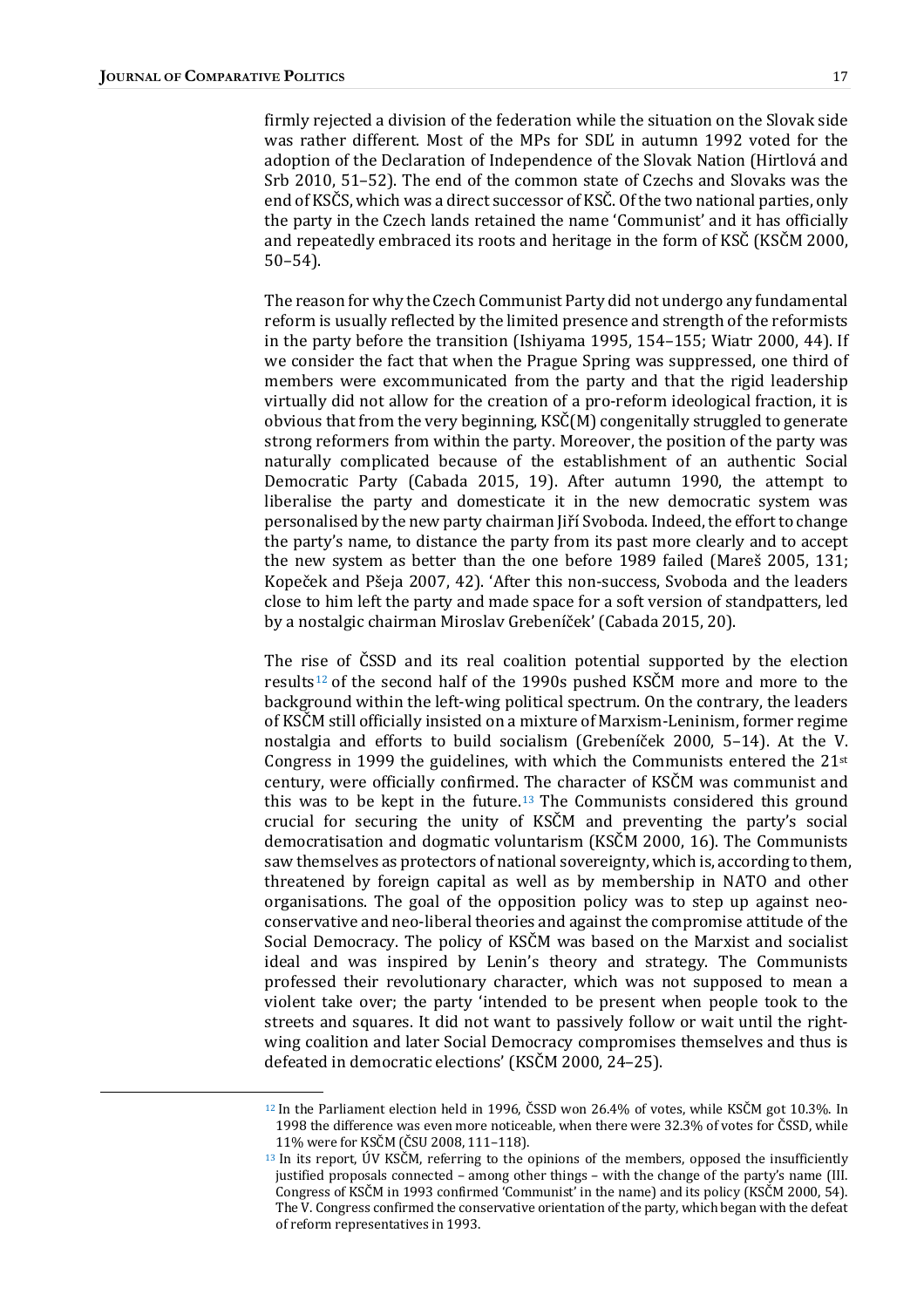The position of KSCM within the system of political parties has been and still is limited from the point of view of anti-communism (Cabada 2015; Koubek, Buben, and Polášek 2012, 53) and the perception of this party as an anti-system element from the point of view of left-wing subjects including  $\text{CSSD}$  (KSCM) 2000, 26).<sup>14</sup> Similarly, KSČM is perceived by a huge part of the society as the polarizing actor. Good evidence represents the absence of the party in the second parliamentary chamber, Senate, elected based on two-round majoritarian system.

The party in 1999 presumed that 'in ten years we will have the predominance of members of working age with a strong participation of young people' (KSČM)  $2000, 52-54$ . This was a very ambitious goal as in this period the average age of the party members was 63.6 years, only 3,700 were younger than 35 years and  $2/3$  had been party members for 40 years or more (ibid.,  $52-54$ ). It is evident that a large number of the members have historical ties to  $K\tilde{\mathrm{C}}$ .<sup>15</sup> This situation can be perceived as one of the crucial factors for the rigidity of the Communist Party and its unwillingness to carry out real changes (Perottino and Polášek 2012, 116). It is no surprise that the reality of 2020 is totally different from the plans and wishes of KSCM.<sup>16</sup> A considerable problem is also the gradual weakening of the membership base as from 1992 to 1999 the number of members decreased from  $354,549$  to  $136,516$  (KSCM 2000, 52) and at the end of 2020 in an interview Chairman Vojtěch Filip mentioned 30,000 as the number of members (Dubničková 2020). The next objective was to gain the influence over the trade union movement and to address the factory workers and workers in agriculture. The workers, however, only made up  $14.2\%$  of the party members in 1999, while the workers in agriculture made up only  $1.9\%$  (KSCM 2000, 54). The effort of KSČM did not find a response from the trade union centres that insist on them being apolitical (KSCM 2012, 96).

The question of the KSCM electorate is quite complicated. If our analysis is based on opinion polls and voting preferences, the voters of the Communist Party are not different from others, but they are very reluctant to express their voting preferences at these polls. As for the age, they are mainly older voters, very often retired (Fiala et al 1999, 184–188) who perceive KSCM as a bearer of the socialist system values often substantially idealised and connected with nostalgia (Bureš 2010, 55; Matejová 2018). As for their education, they are voters particularly with a basic education  $(38.4\%)$  or apprenticeships  $(35.5\%)$  with low income (Fiala et al 1999, 188–189). These voters belong to a non-privileged group of the population in contrast with the party leadership, which have successfully established themselves in local and regional councils as well as in the Parliament. The position of these party members of course influences their social and economic status (Bureš 2010, 56). The electorate core is made up not only of party members and ideological supporters (Fiala et al 1999, 189) but also of citizens who respond to the tribune role of KSCM that lies in its criticism of the current society (Perottino and Polášek 2012, 113).

 $14$  The situation on a regional level is a little different as KSČM cooperates with independent candidates. A coalition with other political parties in local councils is not exceptional (KSČM 2000, 42), though on the national level they forbid it.

<sup>&</sup>lt;sup>15</sup> The official data dealing with age structure and number of members are not published by KSČM but the estimated age is over 70 years.

 $16$  See, for example, this intra-party information: 'Dear comrades, for several last years, most of basic organisations of the party in our region have not been able to organize – in accordance with the articles of the party – a member let alone an annual session. Not to mention other activities. There are many reasons. The main reason is the old age and health condition of our members' (Duník and Havlíček 2020).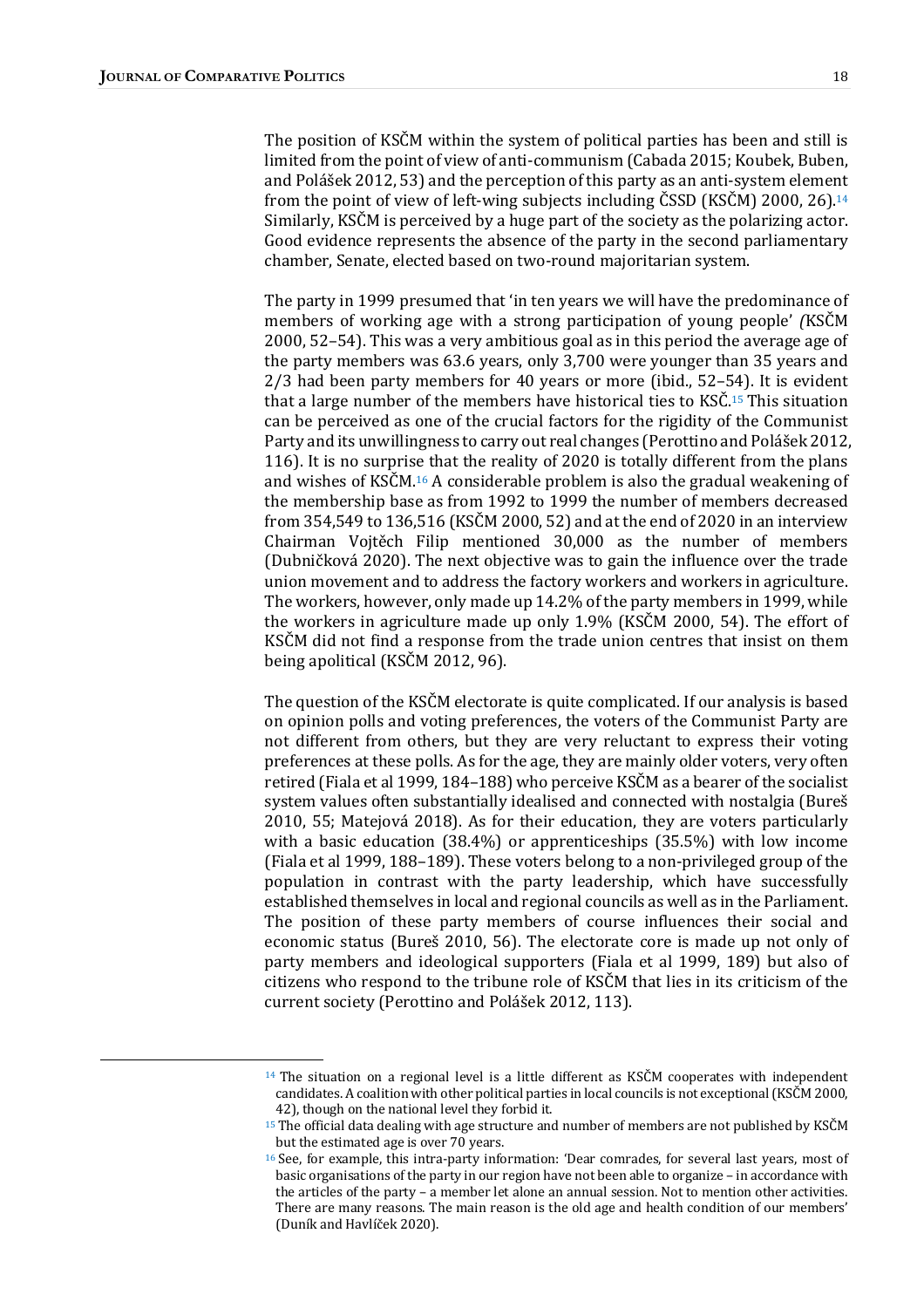# 5 CONCLUSION

Despite the anti-communist rhetoric of several political parties and a part of society, KSCM was one of the stable political entities within the Czech Republic 30 years after the transition. However, since the end of the 1990s, when the party underwent stabilisation, its development has stagnated not only in ideology, but also in membership and electoral base. At the national level, it remains largely isolated. Sporadic support of other parties in the legislative process or the selective support of the government does not enable its ideological and factual demands to be applied. Its stagnation, the constant loss of membership base and the absence of internal reform have an inherent impact on electoral success. Although it was the only political party that has always won mandates in the Chamber of Deputies of the Parliament of the Czech Republic starting with the 1990 elections (Perottino and Polášek 2012, 110-112). Nevertheless, as shown by the Senate elections in 2020, and above all by the 2020 regional election results when the party reached the  $5\%$  threshold in only 4 of 13 Czech selfadministrative regions, this situation may not be permanent. Paradoxically, for a long time the unreformed KSCM attracted its supporters with ideological rigidity and references to the advantages of the regime before 1990 (Bureš 2010, 60). But it is this encapsulation which brought success, and which also led to the marginalisation of this party in 2021 parliamentary elections, when KŠCM won only 3.6% of votes and did not overcome the threshold.

In many aspects KSC and KSCM are identical entities. They represent communist ideology, although it is sometimes purposefully partially obscured. The fundamental ideological grounds are the same, although the rigid Bolshevik and Stalinist variants were officially renounced by KSČM. However, the aim of KSČM, which was expressed in the Declaration of the IV. Congress in 1995, continues to be the formation of a socialist society built on communist grounds. Problems with the membership base have accompanied the Communists in both democratic periods. In both cases, but for different reasons, $17$  there has been a decline in the membership base and its already low activity, and an insufficient representation of working people who are to form the core of the party. In relation to the workers in both democratic systems, the Communists failed to fulfil one of their primary goals, namely, to control the trade union movement.

Till 2017, the electoral results  $-$  within elections of primal importance  $-$  were similar, i.e. about a 10% success rate regardless of the minimal coalition potential. However, the reasons for the election into the Parliament are somewhat different. In the case of KSC, people who were interested in the idea of a better and just society voted alongside the party members. KSČM also assembles its electorate from party members, but a large group is made up of people with nostalgic memories of the previous regime, paradoxically regardless of the fact that it did not represent the desired justice and humanity.

The existence of the Comintern and participation in this organisation, together with close ties with the Moscow leadership, is one of the fundamental differences when comparing the Communist Party of the First Republic and KSCM. The membership in the Comintern had a major influence on KSC, which became its national section and logically limited its autonomy. However, in the event of

 $17$  In the case of KSC, it is mainly the departure of the original Social Democratic members. After 1990, there was a massive outflow of KSČ members who were in the Communist Party often for economic and social reasons. In the case of KSČM, the main reason can be seen in the aging of the membership base and the young generation's lack of interest to join.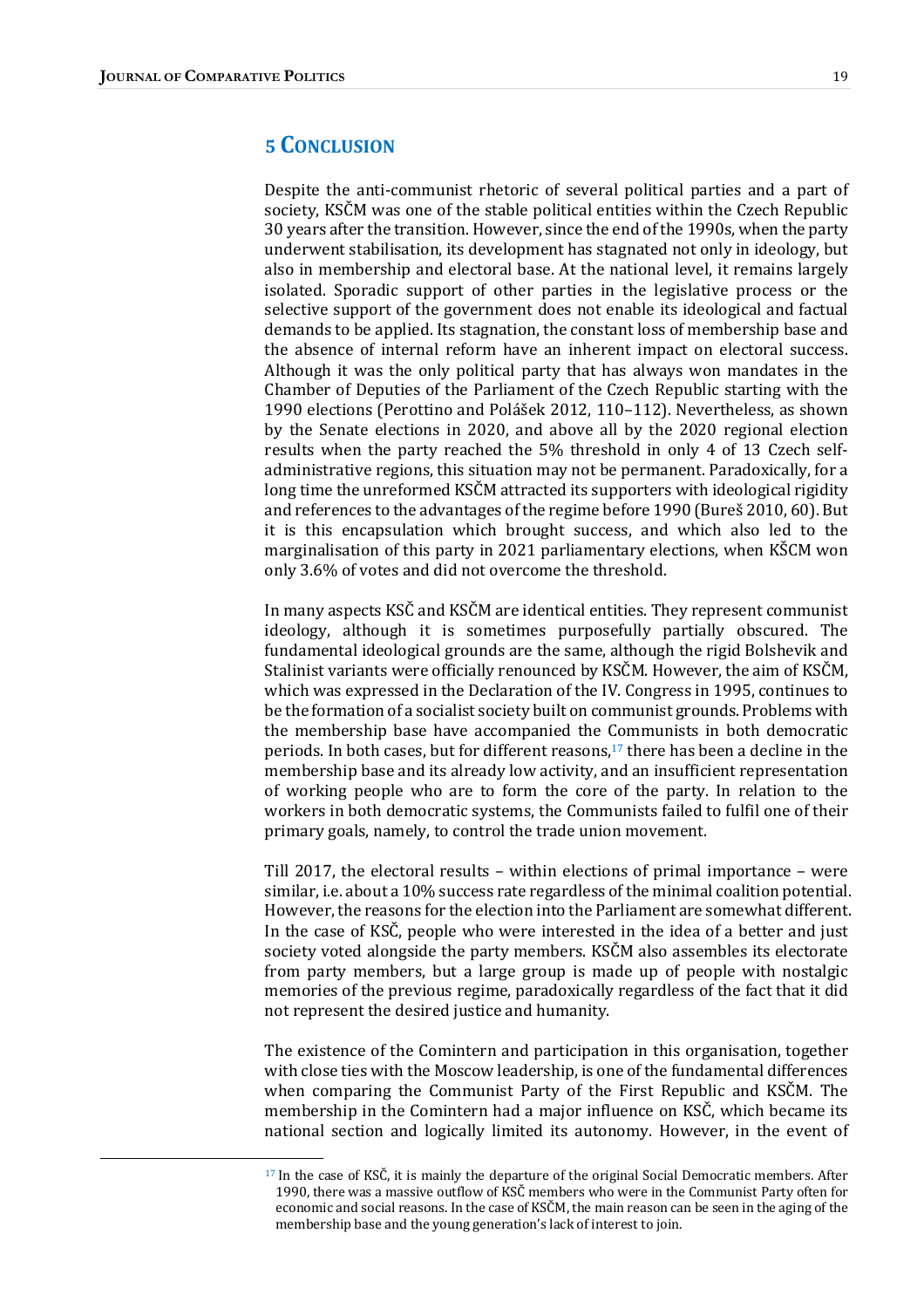problems (prosecution, etc.), the Moscow leadership allowed the Czechoslovak Communists to find exile and was also a welcome source of funding. However, KSČ had to unconditionally support the line and interests of the Soviet Union. KSČM is not a member of the multinational organisation, and the mentoring position of the Soviet Union has to some extent been replaced by Russia and China (in addition, KSČM has repeatedly presented itself as an advocate of the regimes in North Korea, Cuba and Vietnam). If we rid ourselves of possible personal and economic ties, today's situation is partly comparable to a certain mixture of Slavic mutuality and Russophilia as forms of protection of the nation and national interests.

The Communist Party in the Czech lands has undergone several dramatic changes and historical events; it unconstitutionally took overpower after World War II and established a dictatorship lasting over 40 years. Though surprising to many, it even survived its downfall and integrated into the newly emerging democratic system. Its reluctance to implement fundamental reforms, including ideological ones, brought the party certain popularity. However, as the development of the last decade shows, its reluctance to reform is the reason for the drop in its membership base and public support. After a hundred years, the Communist Party became a marginal party at the central level and with unclear prospects. 

## **REFERENCES**

- Adibekov, M. Grant, Šachnazarova, N. Eleonora and Kirill K. Širiňja. 2002. Organizacionnaja struktura Kominterna. (Od kongresa ke kongresu). In *Istorija* Kommunističeskogo Internacionala 1919-1943: dokumentalnyje očerki, ed. Čubarjan, O. Aleksandr, 11-24. Moscow: Nauka.
- Beneš, Edvard. 1988. Úvahy o slovanství. In Vznik samostatného československého státu v roce 1918: svědectví a dokumenty, ed. Vaněk, Antonín, 264–277. Prague: Melantrich.

Beuer, Gustav. 1928. "Nový organizační řád KSČ." Komunistická revue 5 (2): 124–148.

Bieliková, Jarmila. 1984. Dějiny Komunistické strany Československa v datech. Prague: Svoboda.

- Bruno. 1932. "Na organisační frontě." Komunistická revue 7 (4): 91-96.
- Bureš, Jan. 2010. Konkurenti nebo partneři? Srovnání elektorátu ČSSD a KSČM. In Levice v České republice a na Slovensku 1989–2009, eds. Bureš, Jan, Charvát, Jakub and Petr Iust. 54-64. Pilsen: Aleš Čeněk.
- Cabada, Ladislav. 2010. Intellectuals and the communist idea: the search for a new way in Czech lands from 1890 to 1938. Lanham: Lexington Books.
- Cabada, Ladislav. 2015. "Changes in Mutual Relations between Czech Social Democrats and Communists after 2000 and Strengthening of Anti-Communism in Czech Society and Politics". Politické vedy 18 (4): 8-31.
- Cabada, Ladislav and David Šanc. 2005. Český stranický systém ve 20. století. Pilsen: Aleš Čeněk.
- ČSÚ. 2008. Volby do zákonodárných orgánů Československa a České republiky 1920-2006: k 90. výročí vzniku samostatného československého státu. Prague: Czech Statistical Office.
- Degras, Jane. 1971a. The Communist International 1919–1943: documents: volume 2 1923-1928. London: Frank Cass & Co.
- Degras, Jane. 1971b. The Communist International 1919–1943: documents: volume 3 1929–1943. London: Frank Cass & Co.

Dimitrov, Georgi. 1935. Za sjednocení milionů proti fašismu. Prague: Nedvěd.

Dubníčková, Jana. 2020. "Nepodařilo se prodat poctivou práci." Haló noviny 30 (232).

Duník, Vladimír and Milan Havlíček. 2020. "OV KSČM Prague – východ." Zpravodaj (12) 1. Duverger, Maurice. 2016. Politické strany. Prague: Karolinum.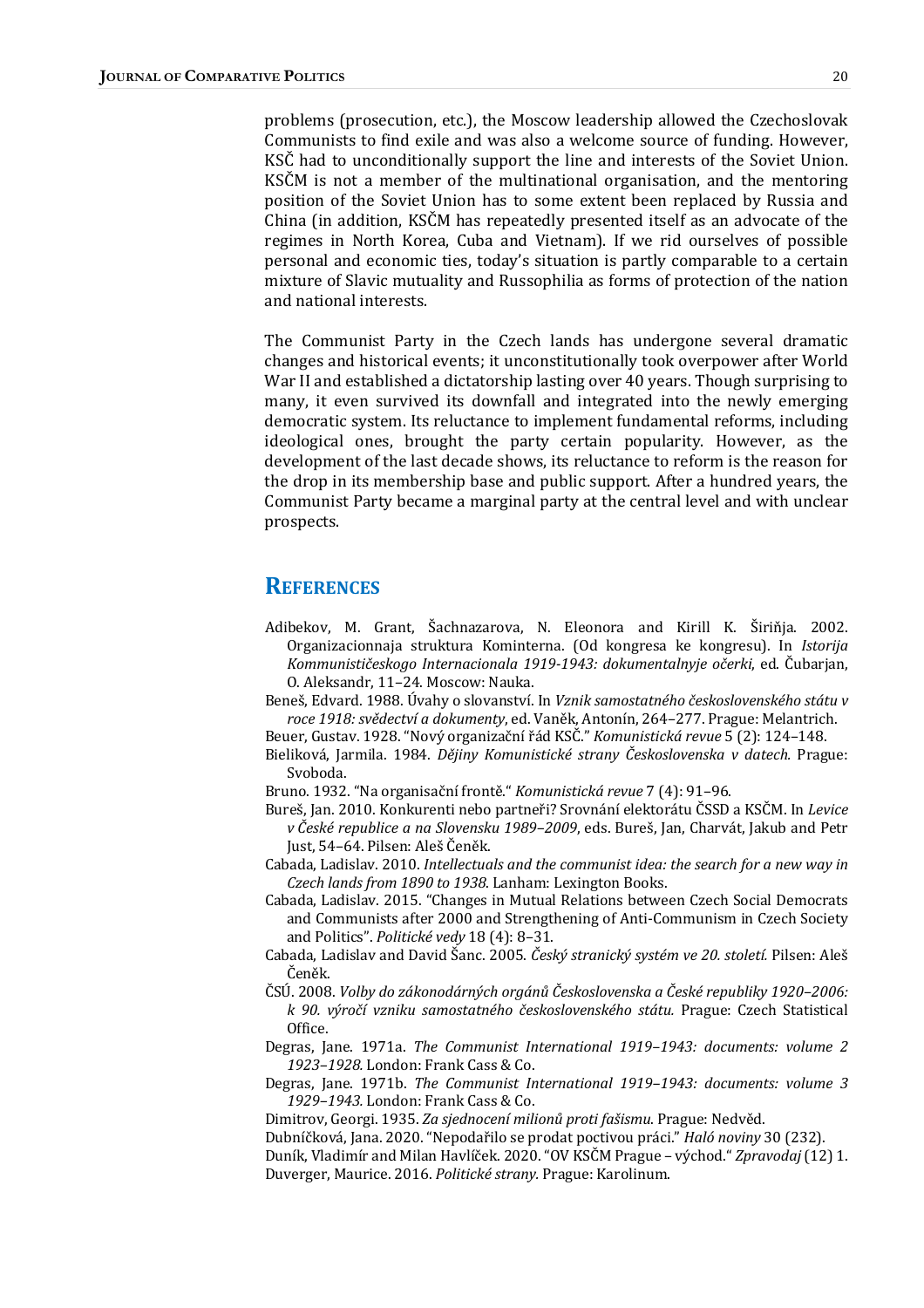- Fiala, Petr, Holzer, Jan, Mareš, Miroslav and Pavel Pšeja. 1999. Komunismus v České republice: vývojové, systémové a ideové aspekty působení KSČM a dalších komunistických organizací v české politice. Brno: Masaryk University.
- Fiala, Petr and Mareš, Miroslav. 1999. "KSČM a koalice Levý blok. Formování české levice a otázka transformace komunistické strany." Politologický časopis 6 (2): 183-206.
- Firsov, Fridrikh. 2004. Dimitrov, the Comintern and Stalinist Repression. In Stalin's Terror: High Politics and Mass Repression in the Soviet Union, eds. McLoughlin, Barry and Kevin McDermott, 56-81. New York: Palgrave Macmillan.
- Fried, Evžen. 1971. Zpráva volební komise. In Protokol V. řádného sjezdu Komunistické strany Československa: 18.-23. února 1929. KSČ. 421–425. Prague: Svoboda.
- Galandauer, Jan. 1986. Bohumír Šmeral 1914–1941. Prague: Svoboda.
- Gottwald, Klement. 1933. "Závěrečné slovo soudruha Gottwalda." Komunistická revue 7  $(11-12): 329-335.$
- Gottwald, Klement. 1936. "Lidovou frontu pro obranu míru, proti Hitlerovi, za chléb a svobodu." In *Protokol VII*, KSČ. 29–43. Prague: Nedvěd.
- Grebeníček, Miroslav. 2000. Vystoupení Miroslava Grebeníčka předsedy ÚV KSČM. In Dokumenty V. sjezdu KSČM, KSČM. 5-14. Prague: ÚV KSČM.
- Haló noviny. 1937. "Zvláštní vydání pro živnostníky." Haló noviny 5  $(110)$ : 1–2.
- Hedeler, Wladislaw. 2004. Ezhov's Scenario for the Great Terror and the Falsified Record of the Third Moscow Show Trial. In Stalin's Terror: High Politics and Mass Repression in the Soviet Union, eds. McLoughlin, Barry and Kevin McDermott, 34-55. New York: Palgrave Macmillan.
- Hejret, Josef. 1944. Češi a Slovanstvo. London: Čs. výbor pro slovanskou vzájemnost.
- Ishiyama, T. John. 1995. "Communist Parties in Transition: Structures, Leaders, and Processes of Democratization in Eastern Europe". Comparative Politics 27 (2): 147– 166.
- Kolenovská, Daniela. 2017. Sovětská veřejná diplomacie a západní intelektuálové. In Cesty do utopie: sovětské Rusko ve svědectvích meziválečných československých intelektuálů, eds. Šimová, Kateřina, Kolenovská, Daniela and Milan Drápala, 15–51. Prague: Prostor.
- Konrad, Kurt. 1931. "KSČ v boji o získání spojenců proletariátu." *Komunistická revue* 6 (5– 6): 143–154.
- Kopeček, Lubomír and Pavel Pšeja. 2007. "ČSSD a KSČM: na cestě ke spojenectví?" Politologická revue 13 (2): 35-59.
- Koubek, Jiří, Buben, Radek and Martin Polášek. 2012. ČSSD a KSČM v perspektivě stranickosystémové. In Mezi masovou a kartelovou stranou: možnosti teorie při výkladu vývoje ČSSD a KSČM v letech 2000–2010, eds. Polášek, Martin, Novotný, Vilém and Michael Perottino, 52-70. Prague: SLON.
- Král, Ondřej. 2013. Volební geografie ČR: Analýza volební podpory KSČ a KSČM (master thesis). Olomouc: Palacký University.
- KSČ. 1924. Zpráva k II. řádnému sjezdu o organizační činnosti Komunistické strany Československa (sekce III. internacionály) období 1923–24. Prague: VV K.S.Č.
- KSČ. 1925. Protokol III. řádného sjezdu Komunistické strany Československa, který se konal ve dnech 26.–28. září 1925 v sálech Národního domu na Smíchově. Prague: ÚV KSČ.
- KSČ. 1927. Protokol IV. řádného sjezdu komunistické strany Československa (sekce III. internacionály), který se konal ve dnech 25., 26., 27. a 28. března 1927 v sále Národního domu v Praze na Smíchově, red. Berger, O., E. Prague: ÚV KSČ.
- KSČ. 1931. Protokol VI. řádného sjezdu KSČ: konaného v Praze ve dnech 7. až 11. března 1931. Prague: J. Haken.
- KSČ. 1958. Protokoly sjezdů KSČ. 1. sv., Ustavující a slučovací sjezd KSČ roku 1921. Prague: Státní nakladatelství politické literatury.
- KSČ. 1983. Řádný sjezd. Protokol II. řádného sjezdu Komunistické strany Československa 31. 10. - 4. 11. 1924. Prague: Svoboda.
- KSČM. 2000. *Dokumenty V. sjezdu KSČM.* Prague: ÚV KSČM.
- KSČM. 2012. Rozpracované závěry VII. sjezdu KSČM a obsahové dokumenty (2008–2012). Prague: ÚV KSČM.
- KSČS. 1990. Dokumenty 18. sjezdu KSČS. Prague: KSČS.
- Mareš, Miroslav. 2005. Reformists versus Dogmatists. The Analysis of the Internal Party Conflict inside the KSCM. In *Trajectories* of the Left. Social Democratic and  $\ell$ Ex-Communist Parties in Contemporary Europe: Between Past and Future. ed. Kopeček, Lubomír, 130-139. Brno: CDK.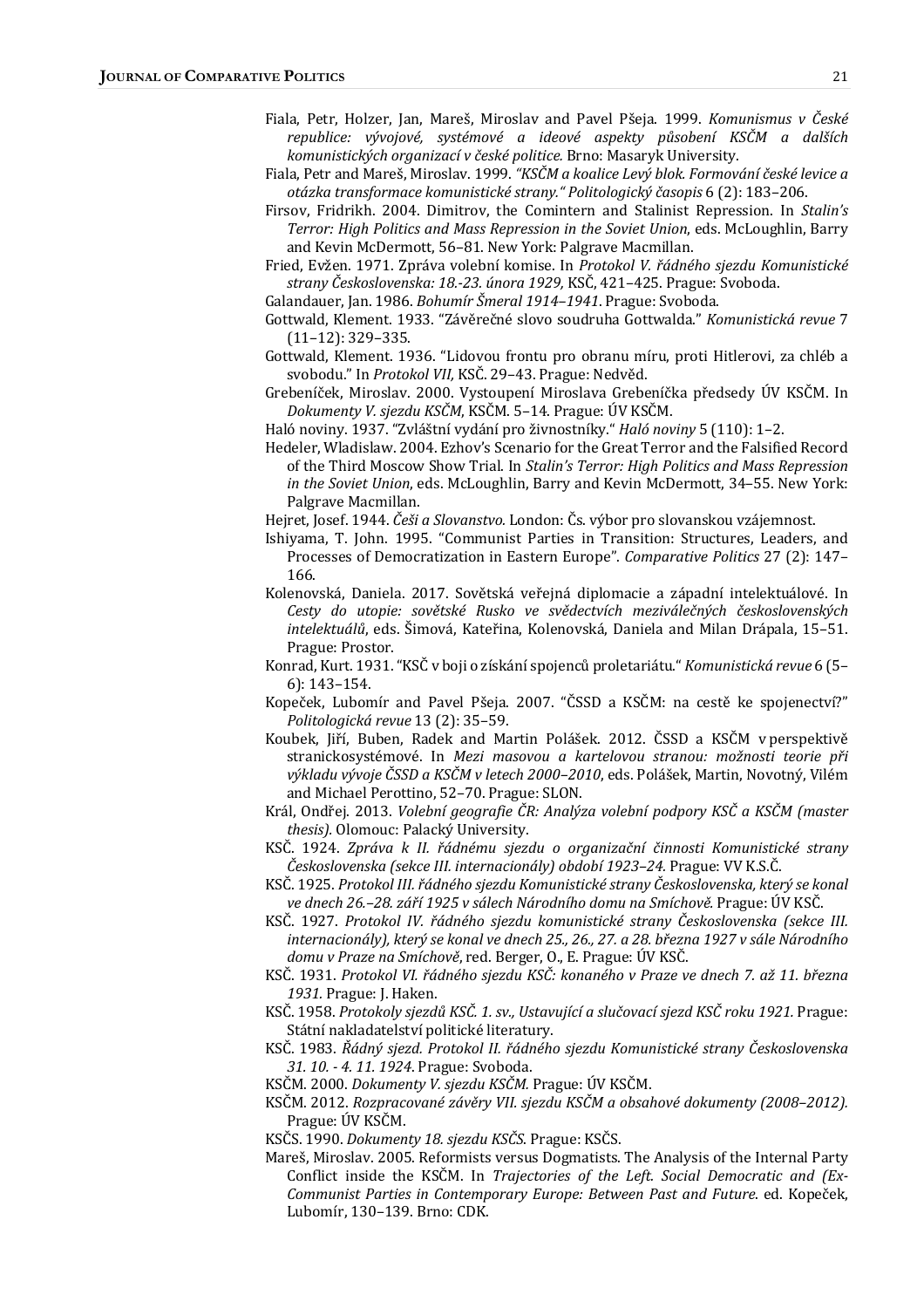- Manuilskij, Dmitrij Z. 1932. "Konec kapitalistické stabilisace." Komunistická revue 7 (4): 245-262.
- Matejová, Miriam. 2018. Why Was 'Communism Better'? Re-Thinking Inequality and the Communist Nostalgia in Central Europe. Journal of Comparative Politics 11 (1): 66-83.
- McDermott, Kevin and Jeremy Agnew. 2011. Kominterna: dějiny mezinárodního komunismu za Leninovy a Stalinovy éry. Prague: NLN.
- Nedvěd, František. 1934. Jasnou frontou proti oportunismu. Prague: Nedvěd.
- Nedvěd, František. 1938. Proces proti Bloku pravých a trockistů v Moskvě v březnu 1938. Prague: Nedvěd.
- Pasák, Tomáš and Jana Pasáková. 1999. Český fašismus 1922–1945 a kolaborace 1939– 1945. Prague: Práh.
- Perottino, Michael and Martin Polášek. 2012. KSČM v perspektivě stranickoorganizační. In Mezi masovou a kartelovou stranou: možnosti teorie při výkladu vývoje CSSD a KSČM v letech 2000-2010, eds. Polášek, Martin, Novotný, Vilém and Michael Perottino, 110-128. Prague: Sociologické nakladatelství.
- Protokoly sjezdů KSČ. 1958. Ustavující a slučovací sjezd KSČ roku 1921. Prague: Státní nakladatelství politické literatury.
- Reimann, Pavel. 1931. Dějiny Komunistické strany Československa. Prague: Karel Borecký.
- Reiman, Pavel. 1971. Materiálie k programu KSČ. In Protokol V. řádného sjezdu Komunistické strany Československa: 18.-23. února 1929, KSČ, 656-659. Prague: Svoboda.
- Slučovací sjezd. 1922. Slučovací sjezd Komunistických stran Československa konaný na Smíchově ve dnech od 30. října do 4. listopadu roku 1921. Prague: Rejman Rudolf.
- Šimová, Kateřina. 2017. Cesty československých intelektuálů do sovětského Ruska. In Cesty do utopie: sovětské Rusko ve svědectvích meziválečných československých intelektuálů, eds. Šimová, Kateřina, Kolenovská, Daniela and Milan Drápala, 51–81. Prague: Prostor.
- Štatistický úrad Slovenskej republiky. 2008. Voľby do zákonodárných orgánov na území Slovenska 1920-2006. Bratislava: Statistical Office of the Republic of Slovakia.
- Stverák, František. 2010. Schematismus k dějinám Komunistické strany Československa (1921–1992): základní informace o ústředních orgánech a biografické údaje o vedoucích představitelích strany. Prague: National Archive of the Czech Republic.
- Tesař, Jan. 2000. Mnichovský komplex. Prague: Prostor.
- Wiatr, Jerzy J. 2000. Socjaldemokracja wobec wyzvań XXI wieku. Warszawa: Fundacija im. Kazimierza Kelles-Krauza.
- Wiatr, Jerzy J. 2018. Democratic Experience in Central Europe: 25 Years Later. *Journal of* Comparative Politics 11 (1): 5-11.
- Zápotocký, Antonín. 1927. Závěrečné slovo. In Protokol IV. řádného sjezdu komunistické strany Československa (sekce III. internacionály), který se konal ve dnech 25., 26., 27. a 28. března 1927 v sále Národního domu v Praze na Smíchově, red. Berger, O., E. Prague: ÚV KSČ.
- Zápotocký, Antonín. 1928a. "KSČ a Otevřený list EKI I." *Komunistická revue* 5 (10): 792– 795.
- Zápotocký, Antonín. 1928b. "KSČ a Otevřený list EKI II." Komunistická revue 5 (11): 855– 858.
- Zápotocký, Antonín. 1936. Zahájení sjezdu. In Protokol VII. Sjezdu. KSČ, 13-15. Prague: Nedvěd.
- Zpráva k II. řádnému sjezdu. 1924. O organizační činnosti Komunistické strany Československa (Sekce III. internacionály) Období 1923–24. Prague: Výkonný výbor K.S.Č.